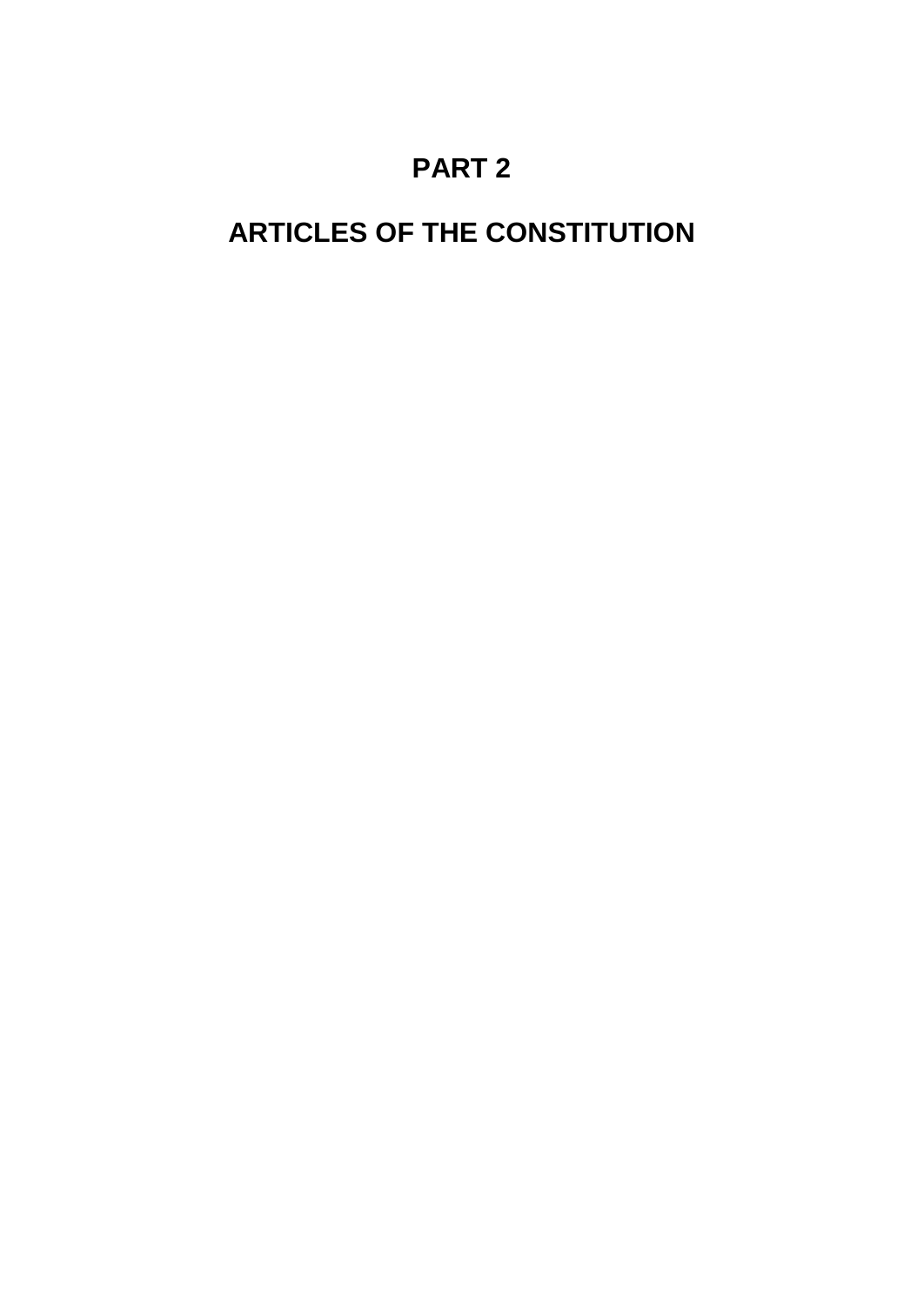# **ARTICLE 1 – THE CONSTITUTION**

### 1.01 **Powers of the Council**

The Council will exercise all its powers and duties in accordance with the law and this Constitution.

### 1.02 **Constitution**

This document and all its appendices, is the Constitution of Trafford Council.

### 1.03 **Purpose of the Constitution**

The purpose of the Constitution is to:

- 1. enable the Council to provide clear leadership to the community in partnership with residents, businesses and other organisations;
- 2. support the active involvement of the community in the process of the Council's decision-making;
- 3. help councillors represent their constituents more effectively;
- 4. enable decisions to be taken efficiently and effectively;
- 5. create a powerful and effective means of holding decision-makers to public account;
- 6. ensure that no one will review or scrutinise a decision in which they were directly involved;
- 7. ensure that those responsible for decision making are clearly identifiable to local people and that they explain the reasons for decisions; and
- 8. provide a means of improving the delivery of services to the community.

### 1.04 **Interpretation and Review of the Constitution**

Where the Constitution permits the Council to choose between different courses of action, the Council will always choose that option which it thinks is closest to the purposes stated above.

The Council will monitor and evaluate the operation of the Constitution as set out in Article 15.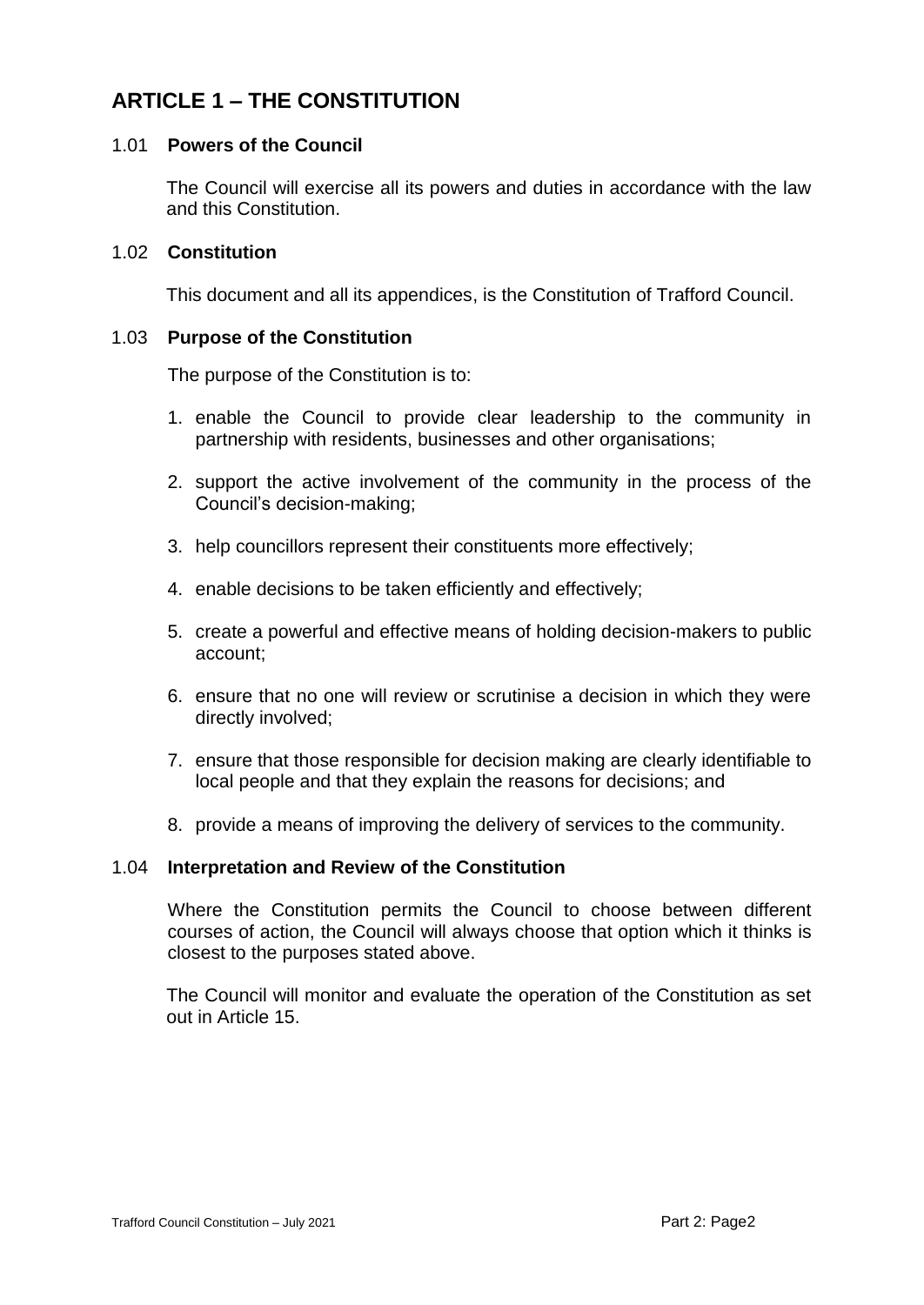# **ARTICLE 2 – MEMBERS OF THE COUNCIL**

### 2.01 **Composition and eligibility**

- (a) The Council will comprise 63 members, otherwise called councillors. Three councillors will be elected by the voters of each ward in accordance with a scheme drawn up by the Local Government Boundary Commission and approved by the appropriate Secretary of State.
- (b) Only registered voters of the Borough of Trafford or those living or working there for a specified period will be eligible to hold the office of Councillor.

### 2.02 **Election and terms of Councillors**

The ordinary election of a third of all councillors will be held on the first Thursday in May in each year, except that in 2005, and every fourth year after that, there will be no regular election. The terms of office of councillors will be four years starting on the fourth day after being elected and finishing on the fourth day after the date of the regular election four years later.

### 2.03 **Filling of casual vacancies**

Casual vacancies which may arise as a result of a councillor ceasing to be a member before the termination of his/her term of office will be filled by the holding of a by-election. The by-election will be held on an appropriate Thursday. However, in all cases where a person ceases to become a councillor in the final 6 months of their term of office the election will be held in abeyance until the normal May election. The terms of office of councillors elected at a by-election will start on the day they are elected.

### 2.04 **Roles and functions of all Councillors**

### (a) **Key roles**

All councillors will:-

- (i) collectively be the ultimate policy-makers and carry out a number of strategic and corporate management functions;
- (ii) contribute to the good governance of the area and actively encourage community participation and involvement in decision making;
- (iii) effectively represent the interests of their ward and of individual constituents;
- (iv) respond to constituents' enquiries and representations, fairly and impartially;
- (v) participate in the governance and management of the Council;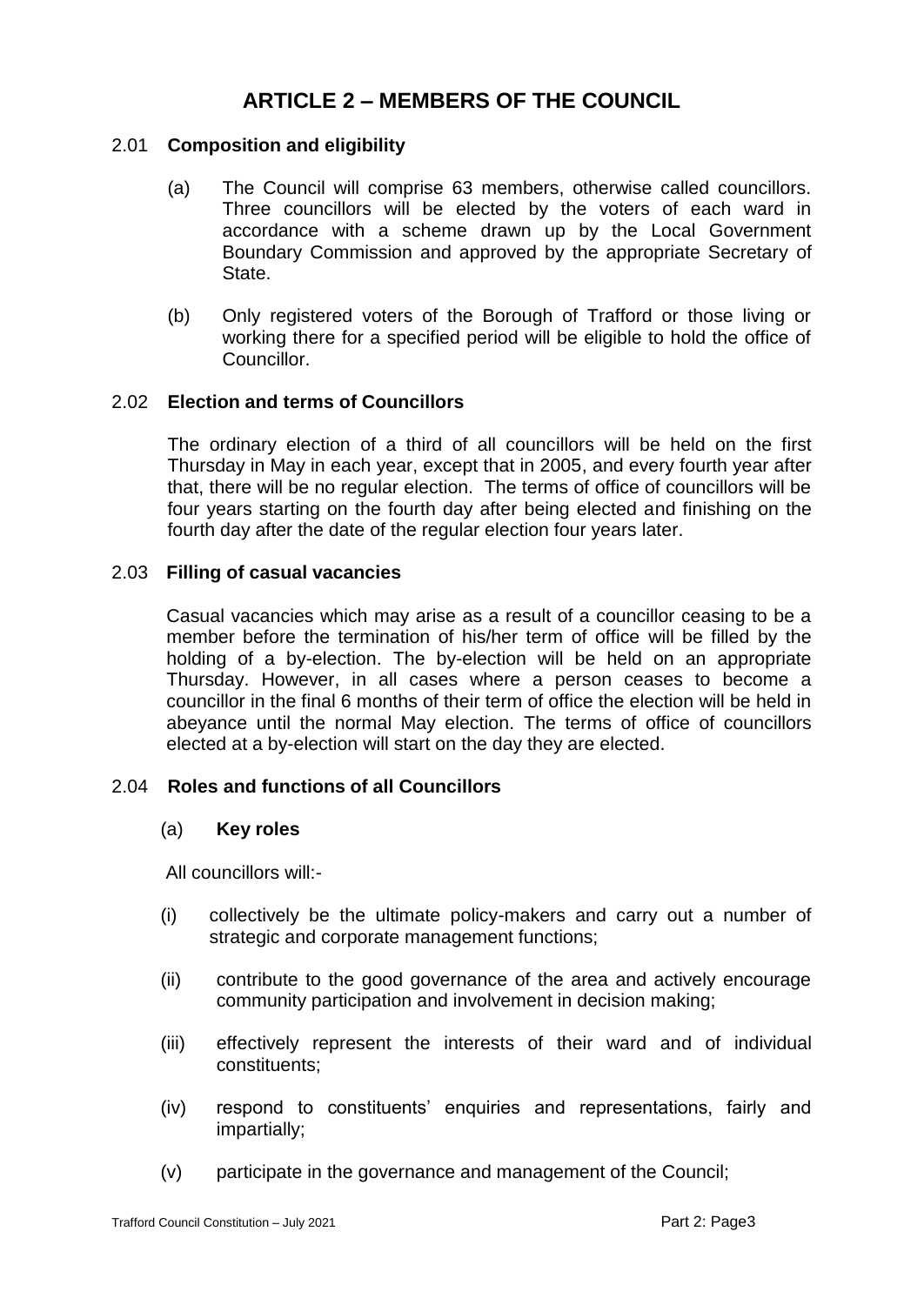- (vi) maintain the highest standards of conduct and ethics; and
- (vii) take part in Member development and training.

### (b) **Rights and duties**

- (i) Councillors will have such rights of access to such documents, information, land and buildings of the Council as are necessary for the proper discharge of their functions.
- (ii) They will not make public information which is confidential or exempt without the consent of the Council or divulge information given in confidence to anyone other than a Councillor, or Officer entitled to know it.
- (iii) For these purposes "confidential" and "exempt" information are defined in the Access to Information Rules in Part 4 of this Constitution.

### 2.05 **Conduct**

Councillors will at all times observe the Members' Code of Conduct and the Protocol on Member/Officer Relations set out in Part 5 of this Constitution.

### 2.06 **Allowances**

Councillors will be entitled to receive allowances in accordance with the Members' Allowances Scheme set out in Part 6 of this Constitution.

### 2.07 **Register of Interests**

- (a) The Council's Monitoring Officer has established and will maintain a register of such interests of councillors and co-opted voting members of the Council as are specified in the Code of Conduct (see Part 5). All councillors and voting co-opted Members must provide the Monitoring Officer with the relevant information and update this as necessary.
- (b) The Register is available for inspection by members of the public at Trafford Town Hall during usual office hours and declarations by councillors are available on the Council's website.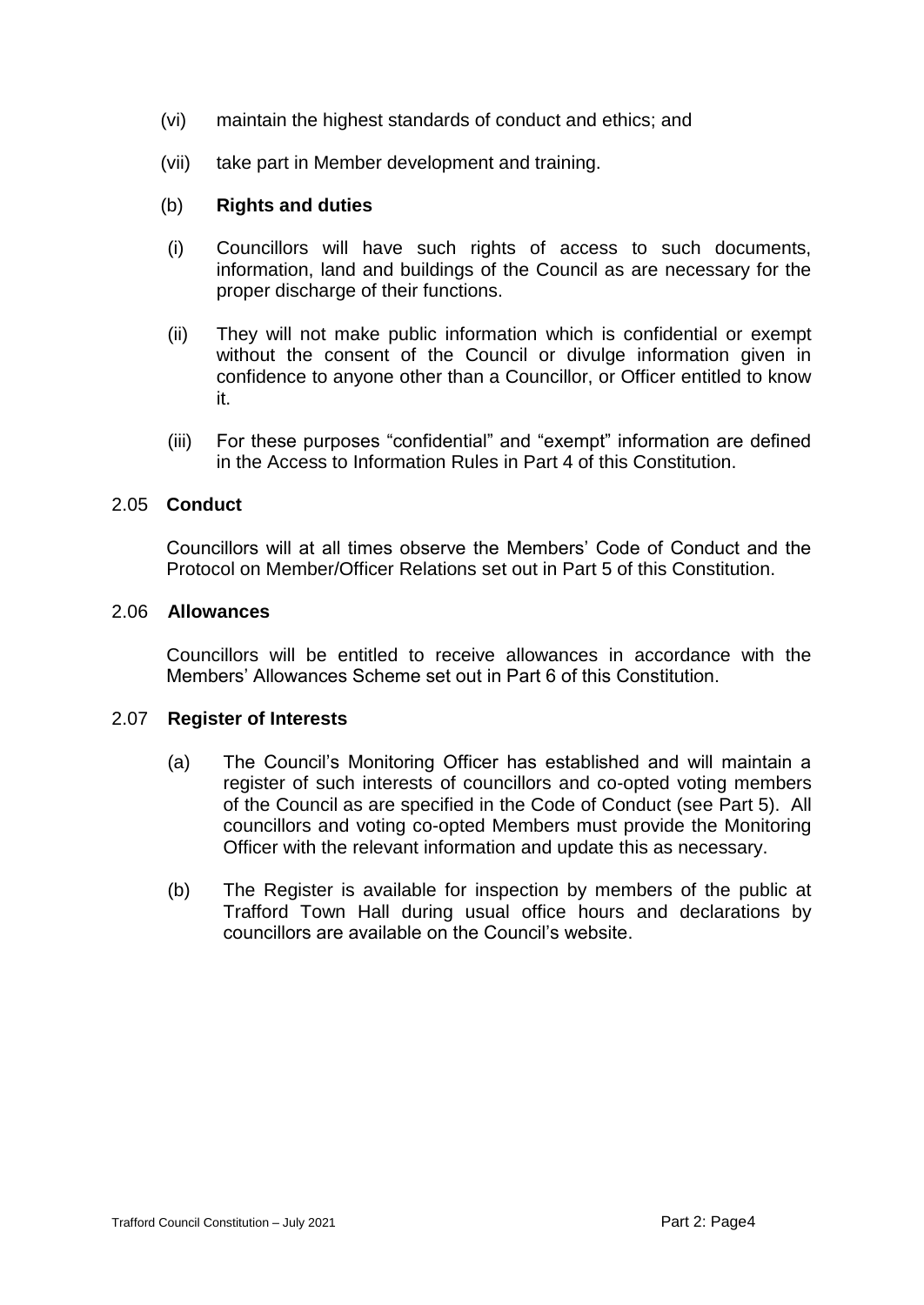# **ARTICLE 3 – THE COUNCIL AND ITS COMMUNITY**

### 3.01 **Rights of Members of the Public**

Members of the public have the following rights. Their rights to information and to participate are explained in more detail in the Access to Information Rules in Part 4 of this Constitution:

### (a) **Voting and petitions**

Rights for residents on the electoral roll for the area include the right to vote and sign a petition to request a referendum for an elected mayor form of Constitution. People who live and/or work in the area can present petitions to the Council and the Executive as set out in Section 4 of this Constitution.

### (b) **Information**

Members of the public have the right to:

- (i) attend meetings of the Council and its committees except where confidential or exempt information is likely to be disclosed, and part of the meeting is therefore held in private;
- (ii) attend meetings of the Executive when key decisions are being considered except where confidential or exempt information is likely to be disclosed, and part of the meeting is therefore held in private;
- (iii) find out from Notice of Key Decisions what key decisions will be taken by the Executive and, when it is expected that they will be taken.
- (iv) see the majority of reports and background papers, and any records of decisions made by the Council and the Executive; and
- (v) inspect the Council's accounts and published financial information and make their views known to the external auditor.

### (c) **Participation**

Any member of the public can ask a question at any meeting of the Executive or at any Committee subject to them complying with the rules set out in part 4 of the Constitution.

Members of the public can participate in, and contribute to investigations by overview and scrutiny committees when appropriate.

Any person (or their representative) who submits a planning application which is considered by the Planning and Development Management Committee will have the opportunity to address the Committee for a maximum of 3 minutes subject to having given prior written notice to the Head of Planning and Development.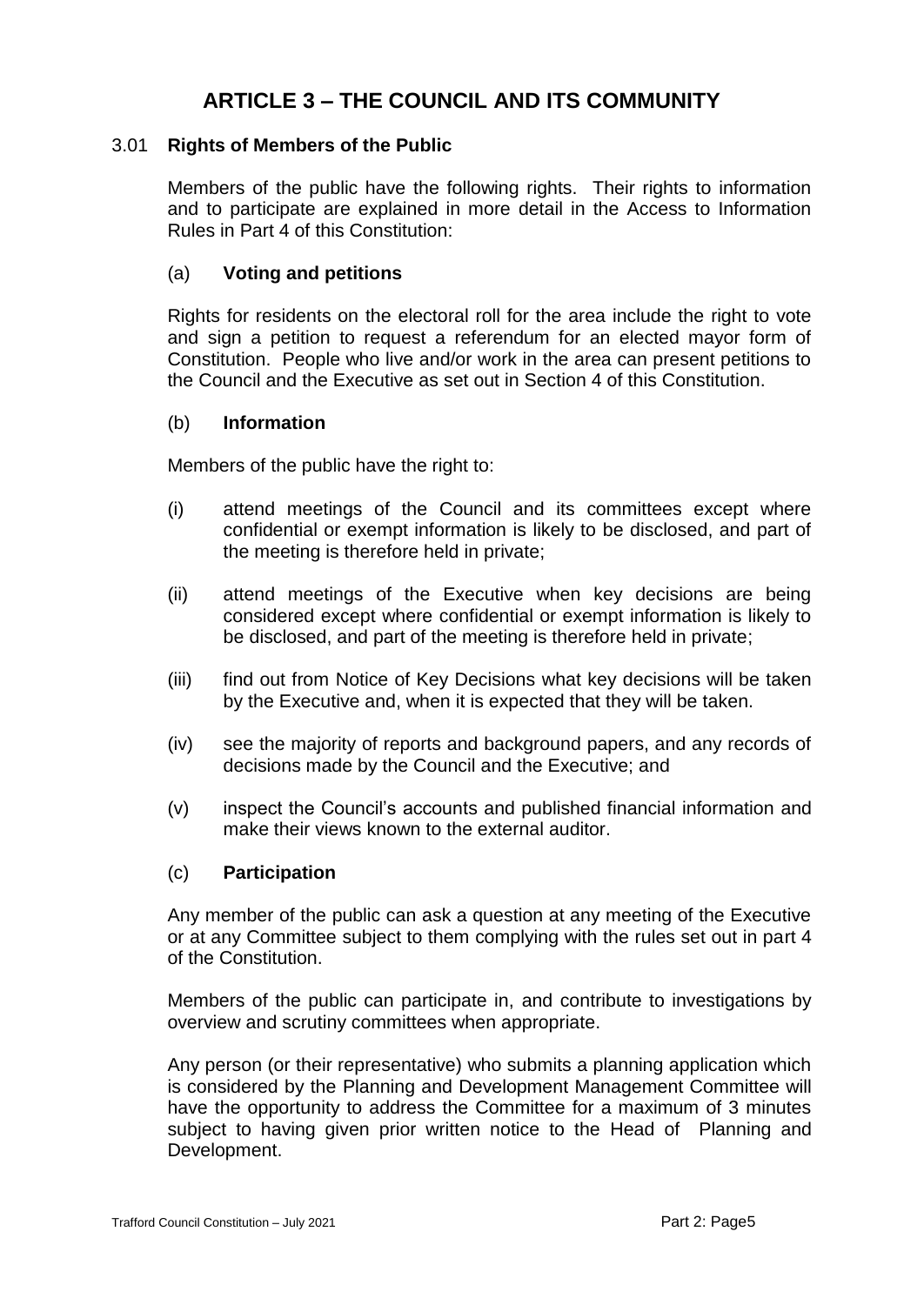Similarly, one representative on behalf of any objectors to a planning application which is considered by the Planning and Development Management Committee will have the opportunity to address the Committee for a maximum of 3 minutes subject to having given prior written notice to the Head of Planning and Development.

### (d) **Complaints**

Members of the public have the right to complain to:

- (i) the Council itself under its complaints scheme;
- (ii) the Ombudsman after having first raised their complaint with the Council and given the Council a chance to respond;

### 3.02 **Responsibilities of Members of the Public**

Members of the public must not be violent, abusive or threatening to councillors, officers or others involved in Council business and must not wilfully harm things owned by the Council, councillors or officers.

Eligible local residents are legally required to register to vote and are actively encouraged to exercise their vote.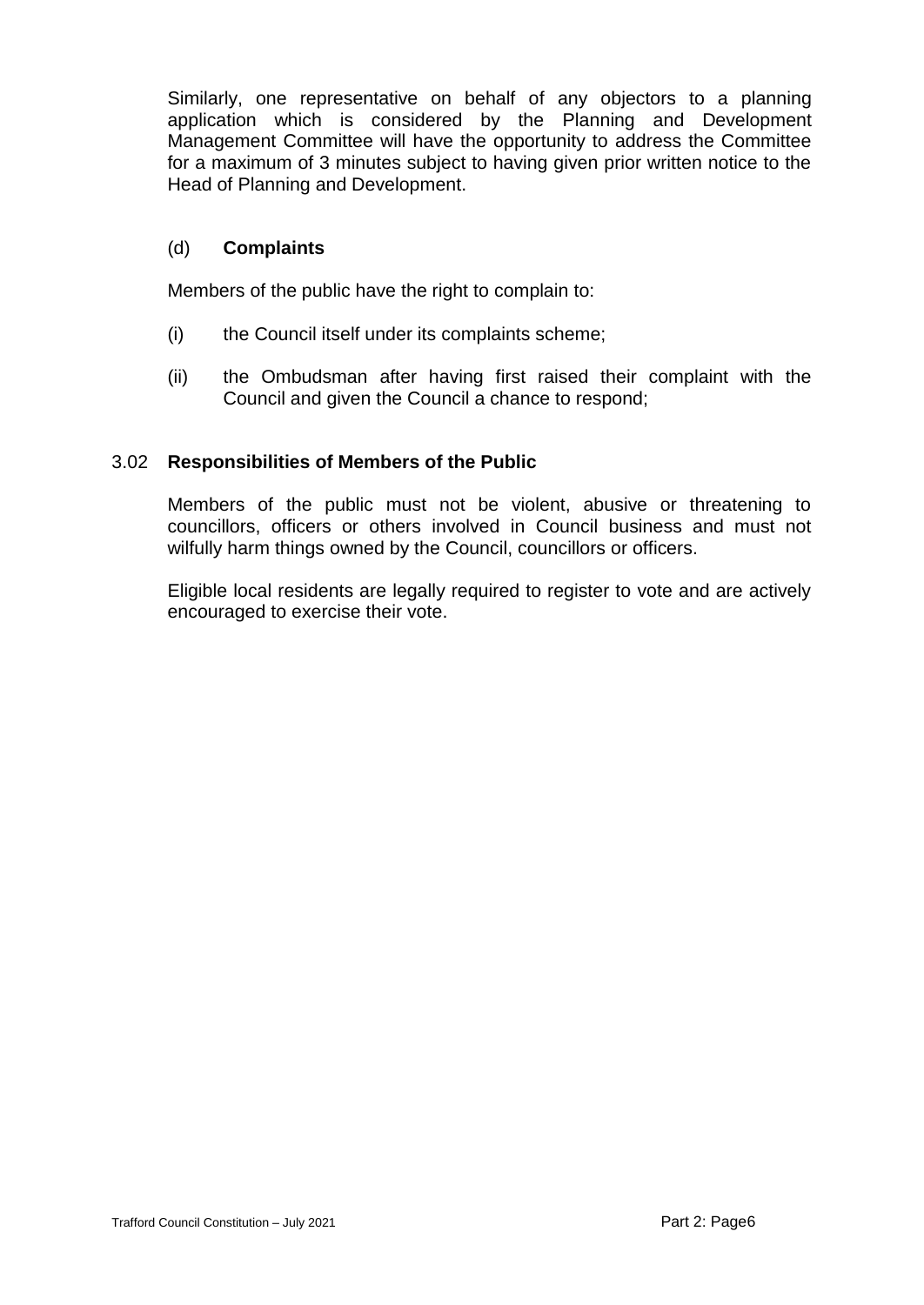# **ARTICLE 4 – THE COUNCIL MEETING**

### 4.01 **Meanings**

### (a) **Policy Framework**

The policy framework means the following plans and strategies:-

- (i) those required by law:
- Crime and Disorder Reduction Strategy
- Trafford Local Plan
- Licensing Policy
- Gambling Policy
- Council's Pay Policy

(ii) those which the Council has decided to include:

- Council's Corporate Plan (if produced)
- Equalities framework
- Treasury Management Strategy

### (b) **Budget**

The budget includes the allocation of financial resources to different services and projects, proposed contingency funds, the Council Tax base, setting the Council Tax and decisions relating to the control of the Council's borrowing requirement, the Council's Investments Strategy, the control of its capital expenditure and the setting of virement limits.

### (c) **Housing Land Transfer**

Housing Land Transfer means the approval or adoption of applications (whether in draft form or not) to the Secretary of State for approval to dispose of land used for residential purposes where approval is required under sections 32 or 43 of the Housing Act 1985.

### 4.02 **Functions of the full Council**

Only the Council will exercise the following functions:

- (a) adopting and changing the Constitution;
- (b) approving or adopting the policy framework, the budget and any application to the Secretary of State in respect of any Housing Land Transfer;
- (c) subject to the urgency procedure contained in the Access to Information Procedure Rules in Part 4 of this Constitution, making decisions about any matter in the discharge of an executive function which is covered by the policy framework or the budget where the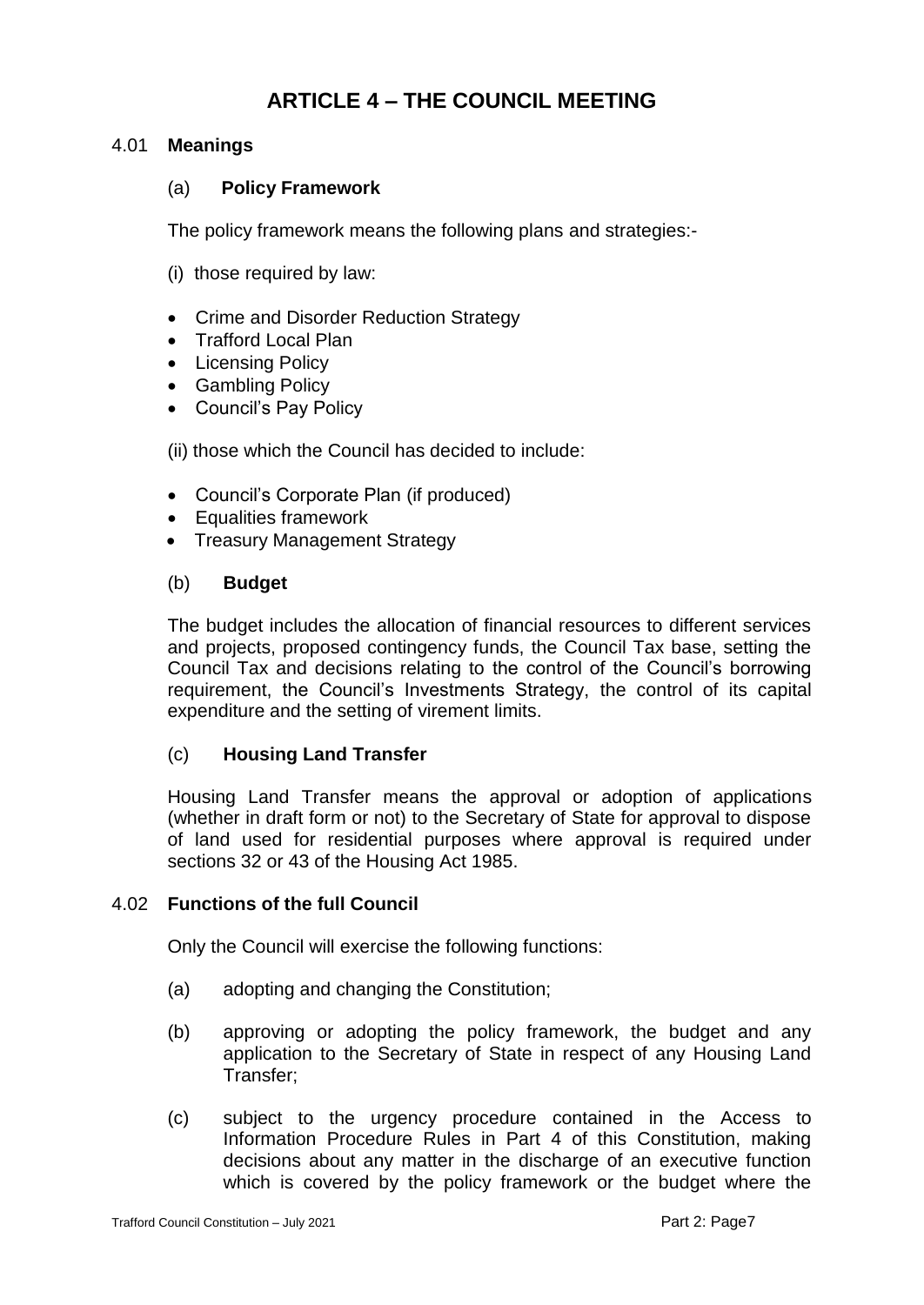decision maker is minded to make it in a manner which would be contrary to the policy framework or contrary to/or not wholly in accordance with the budget;

- (d) appointing the Leader from the date of election as Leader to the first annual meeting after their normal day of retirement as a Councillor i.e. up to 4 years (or following the removal, incapacity or resignation of the Leader).
- (e) agreeing and/or amending the terms of reference for committees (other than Executive Committees), deciding on their composition and making appointments to them;
- (f) appointing representatives to outside bodies unless the appointment is an executive function or has been delegated by the Council;
- (g) adopting an allowances scheme under Article 2.06;
- (h) changing the name of the area, conferring the title of honorary alderman or freedom of the borough;
- (i) confirming the appointment of the Head of Paid Service;
- (j) approval of payments of salary and benefit packages or termination payments in excess of £100,000 (with a referral to the Employment Committee in the first instance).
- (k) making, amending, revoking, re-enacting or adopting byelaws and promoting or opposing the making of local legislation or personal Bills;
- (l) all local choice functions set out in Part 3 of this Constitution which the Council decides should be undertaken by itself rather than the Executive; and
- (m) all other matters which, by law, must be reserved to the Council.

### 4.03 **Council meetings**

There are three types of Council meeting:

- (a) the annual meeting;
- (b) ordinary meetings;
- (c) extraordinary meetings.

and they will be conducted in accordance with the Council Procedure Rules in Part 4 of this Constitution.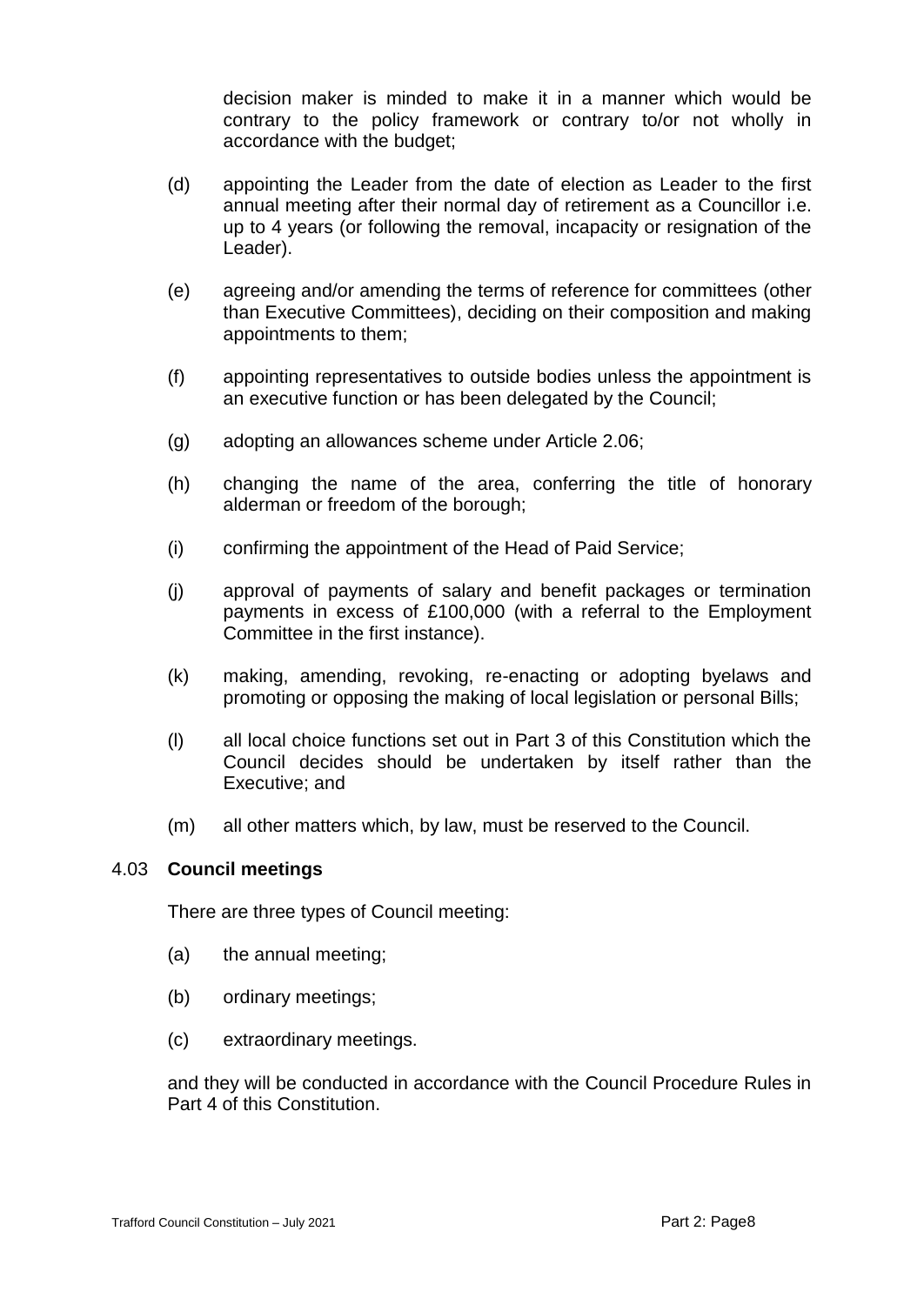### 4.04 **Responsibility for functions**

The Council will maintain the record in Part 3 of this Constitution setting out the responsibilities for the Council's functions which are not the responsibility of the Executive.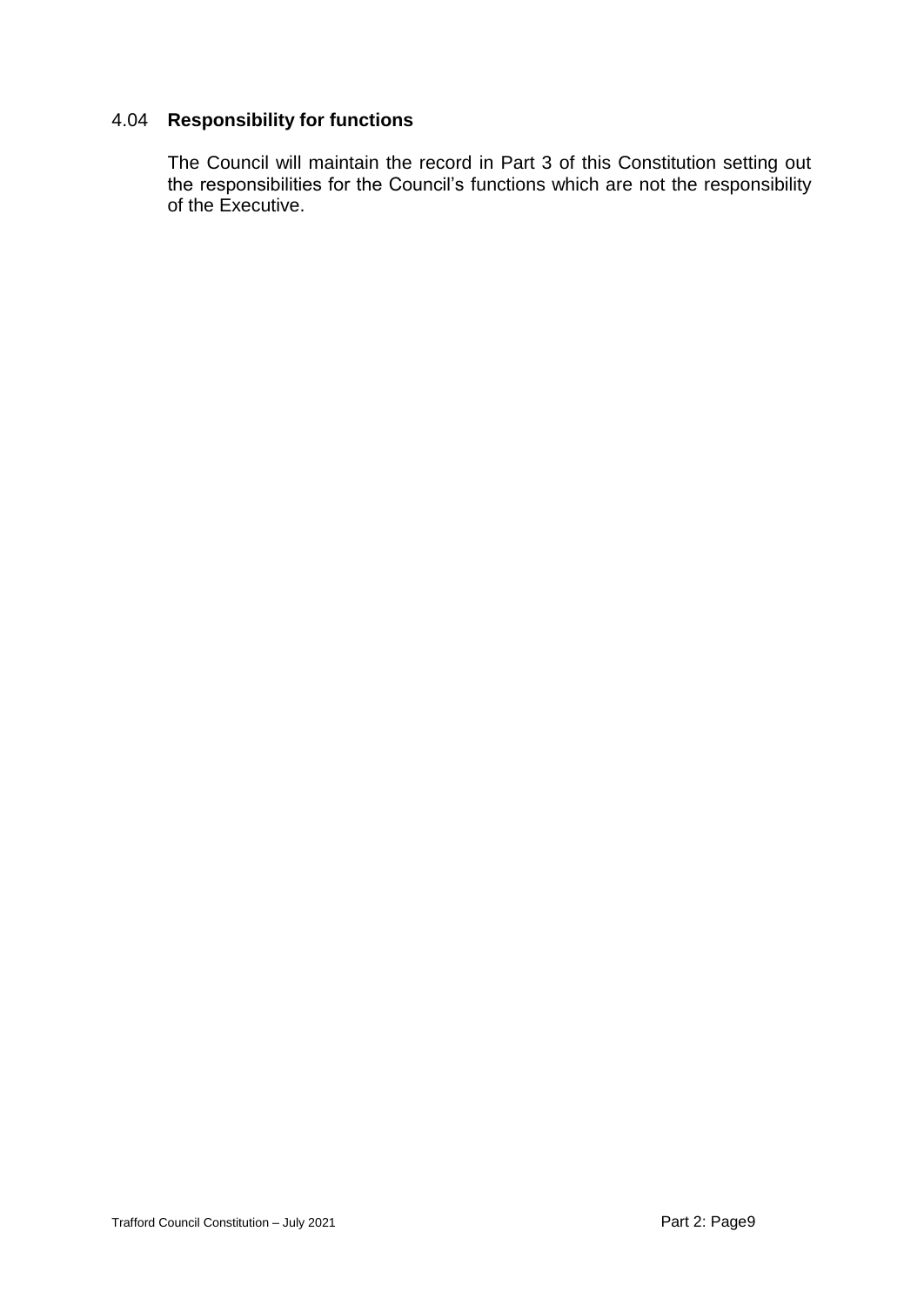# **ARTICLE 5 – CHAIRING THE COUNCIL**

### 5.01 **Role and function of the Chair**

The Mayor and in his or her absence, the Deputy Mayor will have the following roles and functions:

(a) Chairing the Council Meeting

The Chair of the Council shall be the Mayor, who will be a Member of the Council, and will be elected annually by the Council. The Mayor and Deputy Mayor will hold office as the Chair and Vice-Chair of the Council until:

- (i) (s)he resigns from the office; or
- (ii) (s)he is disqualified from being a councillor.; or
- (iii) (s)he is no longer a councillor; or
- (iv) the first Annual Meeting after their normal day of retirement as a councillor, save that the Council may by resolution remove the Chair or Vice-Chair from office at an earlier date.

The Chair and in his/her absence, the Vice-Chair will have the following roles and functions:-

- 1. to uphold and promote the purposes of the Constitution, and to interpret the Constitution when necessary in consultation with the Monitoring Officer;
- 2. to preside over meetings of the Council so that its business can be carried out efficiently and with regard to the rights of councillors and the interests of the community;
- 3. to ensure that the Council meeting is a forum for the debate of matters of concern to the local community and the main place at which members who are not on the Executive are able to hold the Executive to account;
- 4. to promote public involvement in the Council's activities; and
- 5. to attend such civic and ceremonial functions as the Executive Leader and (s)he determine appropriate.
- (b) Ceremonial Role

The Mayor is the first citizen of the Borough and shall take precedence in the Borough. The Mayor will represent the Borough at civic functions both locally and nationally and will fulfil all the traditional ceremonial functions that are fundamental to the civic life of Trafford.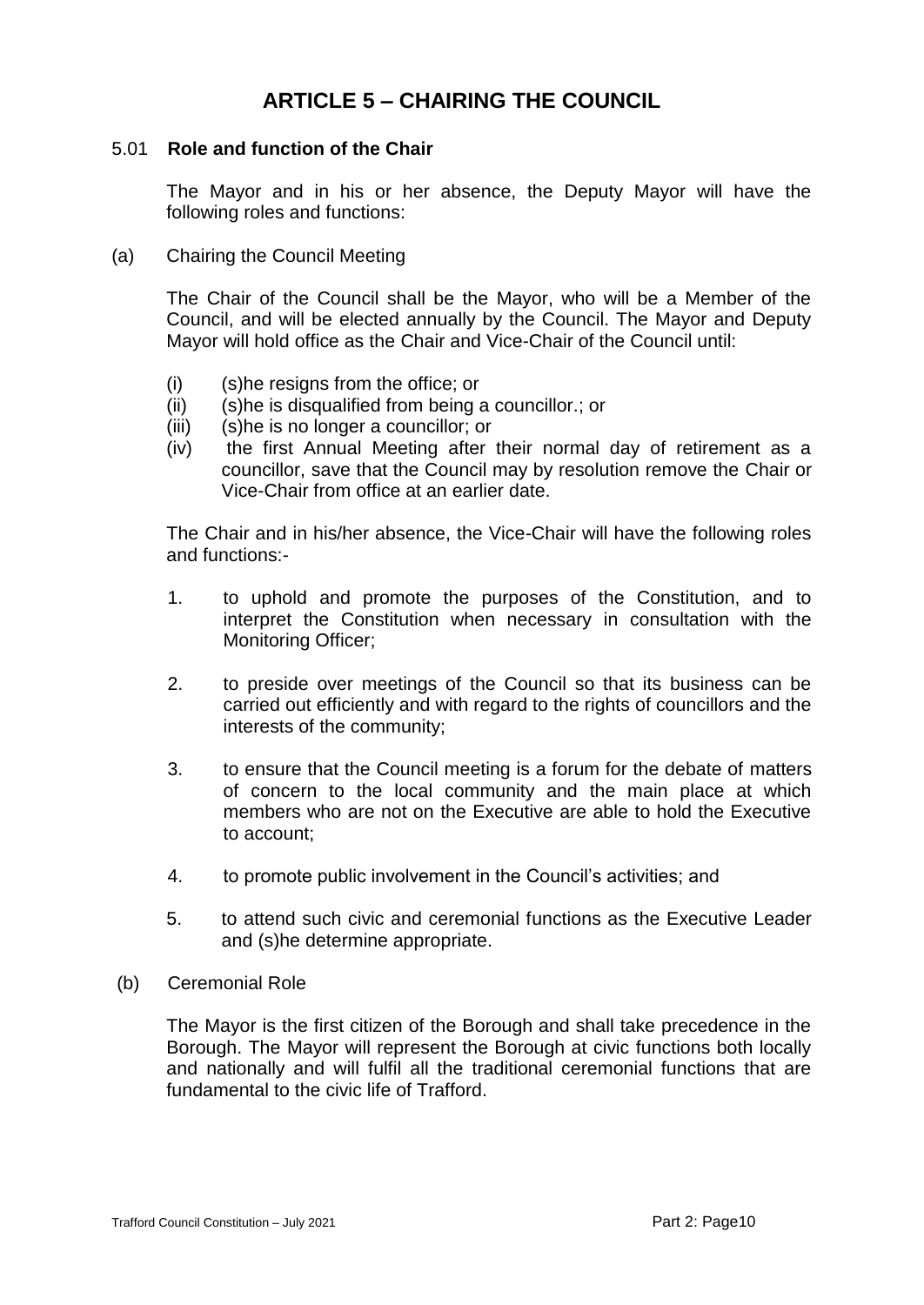### **ARTICLE 6 – OVERVIEW AND SCRUTINY COMMITTEES**

### 6.01 **Terms of reference**

The Council will appoint the overview and scrutiny committees set out in Section 6.05 to discharge the functions conferred by the Local Government Act 2000, the Health and Social Care Act 2001, Police and Justice Act 2006, National Health Service Act 2006, Local Government and Public Involvement in Health Act 2007, Local Democracy, Economic Development and Construction Act 2009, the Flood and Water Management Act 2010 and the Health and Social Care Act 2012.

These committees are collectively referred to in this Constitution as overview and scrutiny committees.

### 6.02 **General role**

Within their terms of reference, overview and scrutiny committees will:

- i) review and/or scrutinise decisions made or actions taken in connection with the discharge of any of the Authority's functions.
- ii) make reports and/or recommendations to the full Council and/or the Executive and/or any joint committee or area board in connection with the discharge of any functions;
- iii) consider any matter affecting the area or its inhabitants; and
- iv) have the right to request the exercise of the right to call-in, for reconsideration, executive decisions made but not yet implemented by the Executive and key decisions made but not yet implemented by officers.

### 6.03 **Specific functions**

These are set out in the terms of reference for each overview and scrutiny committee which are set out in Part 4 of this Constitution.

### 6.04 **Proceedings of overview and scrutiny committees**

Overview and scrutiny committees will conduct their proceedings in accordance with the Overview and Scrutiny Procedure Rules set out in Part 4 of this Constitution.

### 6.05 **Overview and Scrutiny Committees**

The Council will appoint the following overview and scrutiny committees:-

- Scrutiny Committee
- Health Scrutiny Committee
- Children and Young People's Scrutiny Committee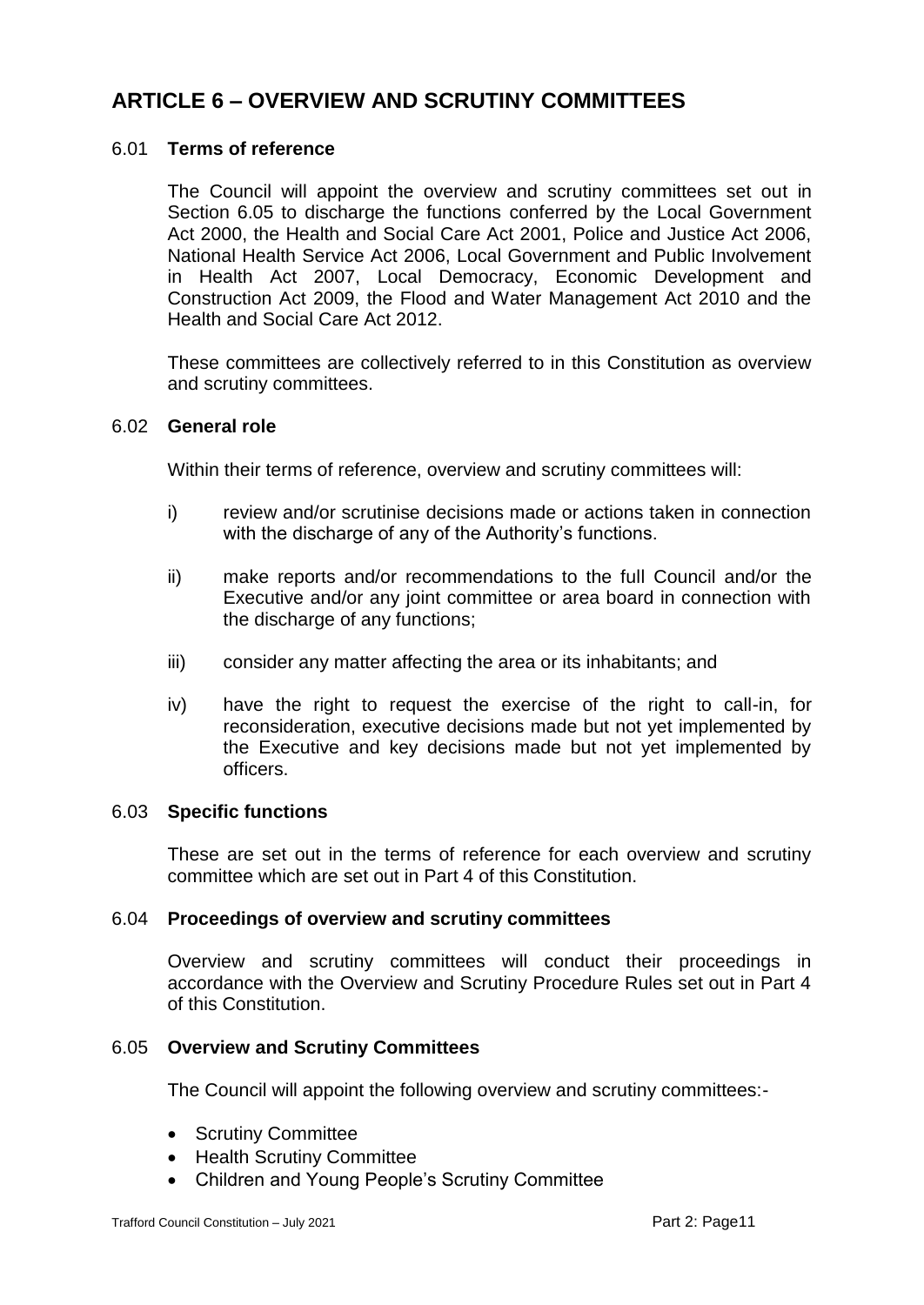The Children and Young People's Scrutiny Committee shall deal with all functions of the Council as an education authority under the Education Acts, School Standards and Framework Act 1998 and all other relevant legislation in force from time to time.

Where the Children and Young People's Scrutiny Committee considers education matters, the Committee will include an additional 5 non-elected voting co-opted members as follows:-

- 1 Church of England representative,
- 1 Roman Catholic Church representative,
- 3 parent governor representatives,

and 3 non-elected, non-voting co-opted members who are teacher representatives.

The Scrutiny Committee shall deal with all functions relating to the Crime and Disorder Reduction Partnership in order to discharge the relevant functions as laid out in the Police and Justice Act 2006.

The Health Scrutiny Committee shall deal with all functions of the Council under the Health and Social Care Act 2012 to review and scrutinise matters relating to the health service in Trafford and make reports and recommendations to local NHS bodies.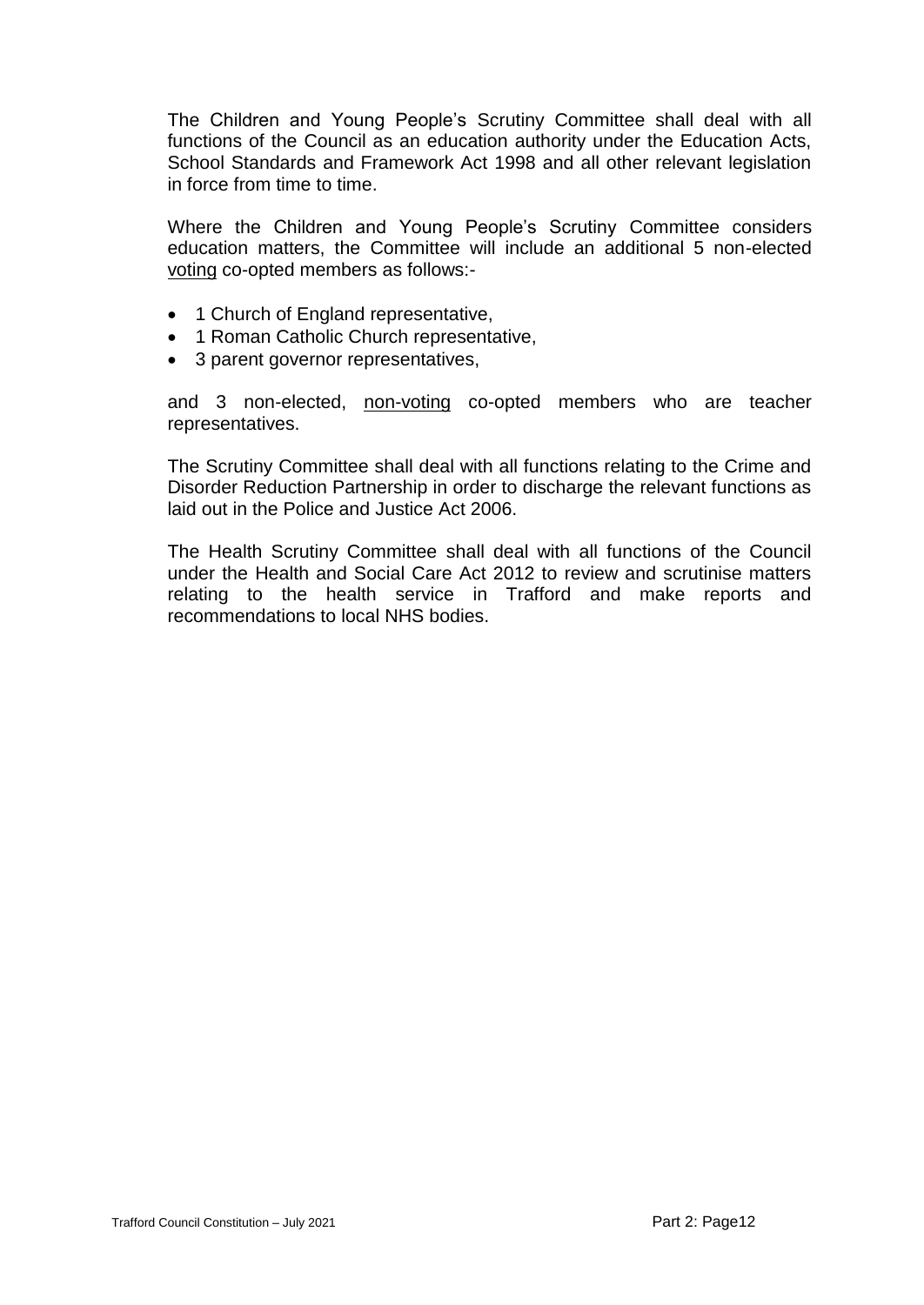## **ARTICLE 7 – THE EXECUTIVE**

### 7.01 **Role**

The Executive will carry out all of the local authority's functions which are not the responsibility of any other part of the local authority, whether by law or under this Constitution.

### 7.02 **Form and composition**

The Executive will consist of the Executive Leader together with at least 2, but not more than 9, councillors appointed to the Executive by the Leader of the Council.

### 7.03 **Leader**

The Leader will be a councillor elected to the position of leader by the Council. The term of office of the Leader is from the date of election as Leader to the first annual meeting after their normal day of retirement as a councillor i.e. up to 4 years. The Leader will hold office until:

- (a) (s)he resigns from the office; or
- (b) (s)he is disqualified from being a councillor; or
- (c) (s)he is no longer a councillor; or
- (d) the first Annual Meeting after their normal day of retirement as a councillor save that the Council may by resolution remove the Leader from office at an earlier date.

### 7.04 **Deputy Leader**

The Leader of the Council shall appoint an Executive Member as Deputy Leader with power to act in the Leader's absence.

### 7.04 **Executive members**

Executive members appointed by the Leader of the Council (including the Executive Member appointed as Deputy Leader) shall hold office until:

- (a) they resign from office; or
- (b) (s)he is disqualified from being a councillor; or
- (c) they are no longer councillors; or
- (d) the Annual General Meeting following the meeting at which they are appointed to the Executive save that the Leader of the Council may remove them from office either individually or collectively at an earlier date.
- 7.05 In the event that the office of Leader becomes vacant the following procedure shall be followed:
	- (a) if the vacancy arises as a result of a Council resolution, the Council will appoint a replacement at the same meeting;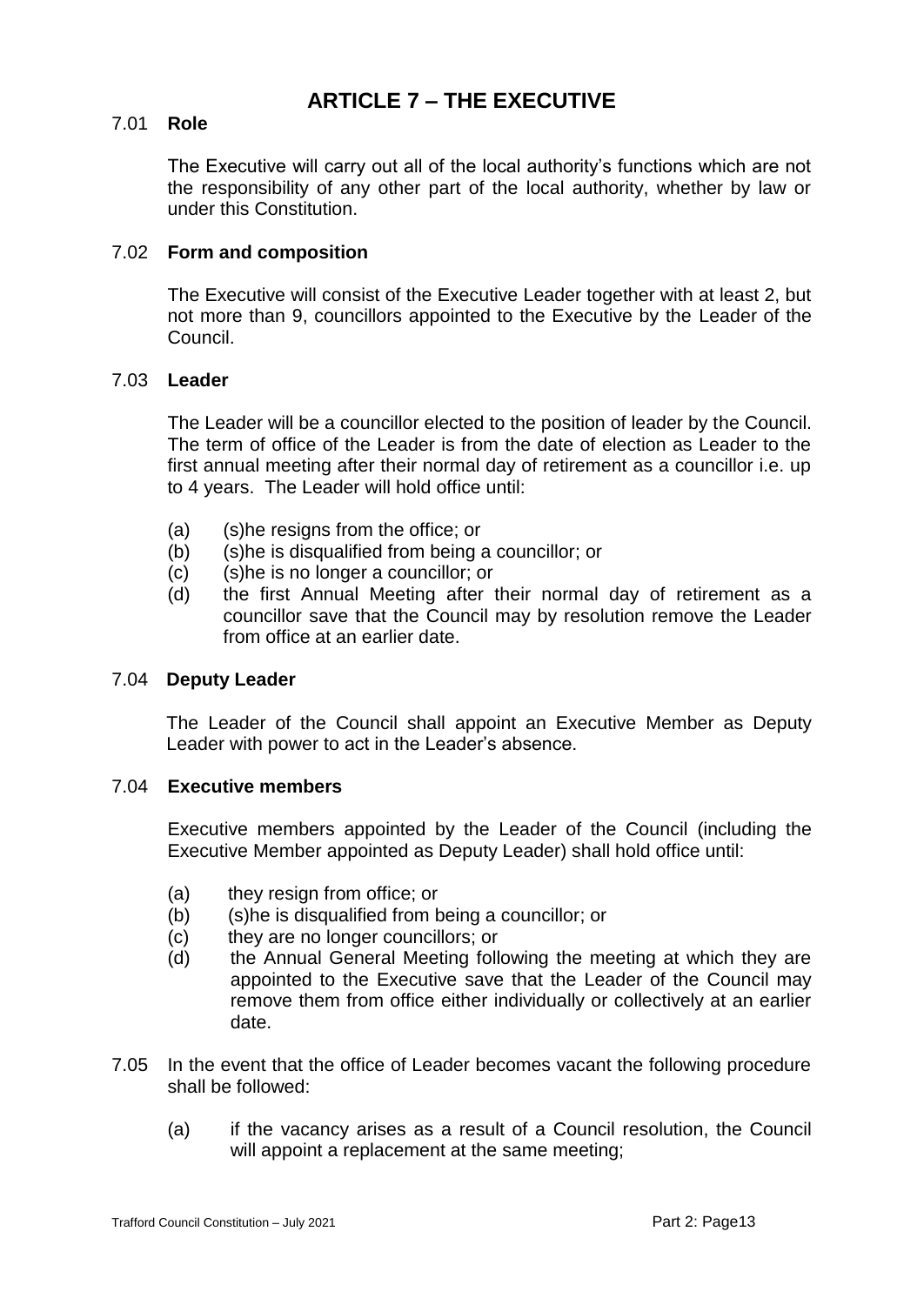(b) if the vacancy arises at any other time the Chief Executive will call a meeting of Council to be held on a date agreed with the Chair of the Council if no ordinary meeting of Council is due to be held within a reasonable time. At this meeting the Council shall appoint a councillor to the vacant office.

### 7.06 **Deputy Executive Members**

Members may be appointed to act as Deputies for the Executive Members but will not be members of the Executive nor serve on the Scrutiny Committees. The Deputy Executive Members will support the Executive Members in their role and will be able to attend Executive meetings. They will be able to speak at Executive meetings in the absence of the Executive Member, however, they will not have any decision making powers.

### 7.07 **Proceedings of the Executive**

Proceedings of the Executive shall take place in accordance with the Executive Procedure Rules set out in Part 4 of this Constitution.

### 7.08 **Responsibility for functions**

The Leader will maintain a record in Part 3 of this Constitution setting out which individual members of the Executive, committees of the Executive, officers or joint arrangements are responsible for the exercise of particular executive functions.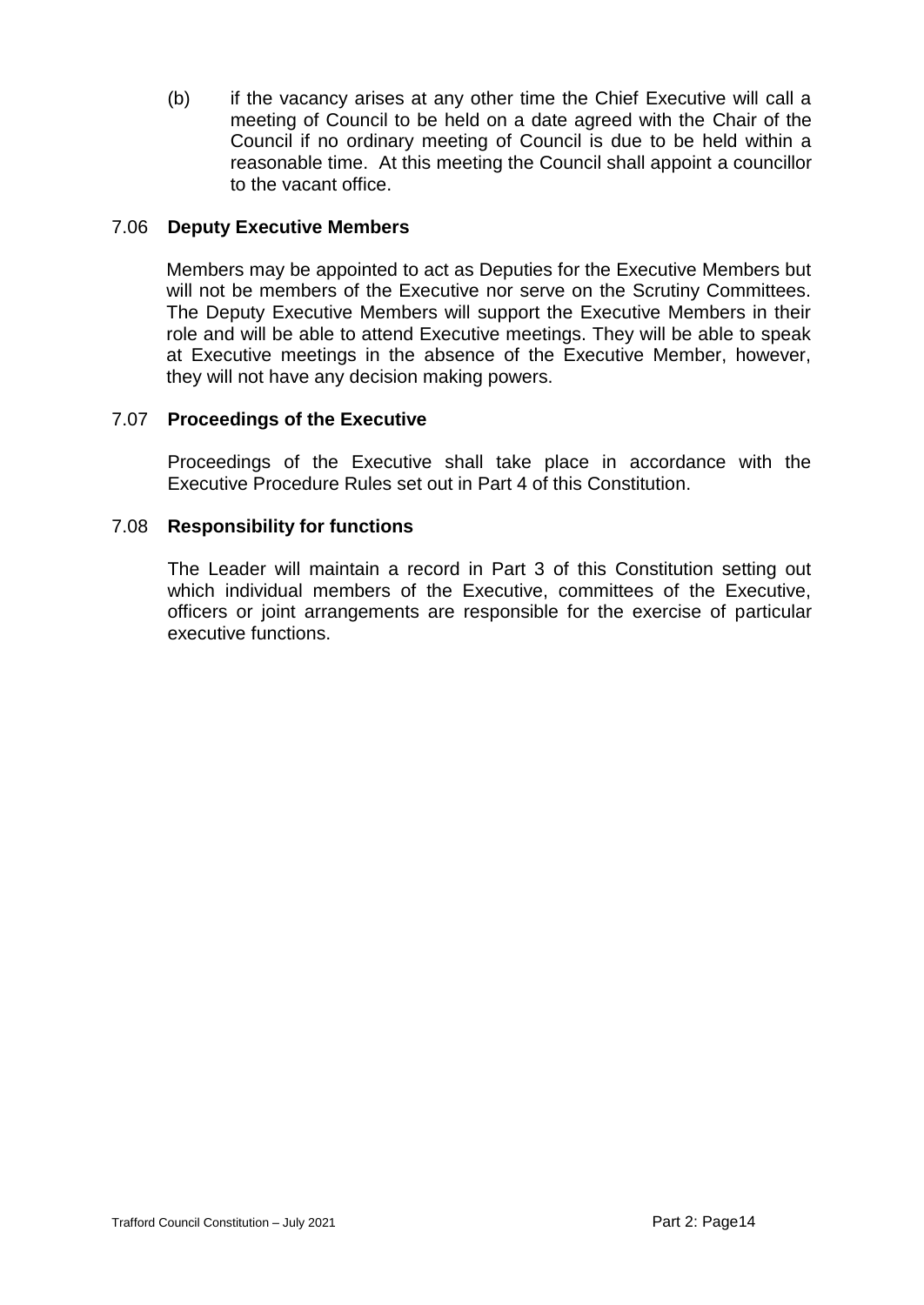# **ARTICLE 8 – REGULATORY AND OTHER COMMITTEES**

### 8.01 **Regulatory and other committees**

- (a) The Council will appoint the committees set out in the left hand column of the table "Responsibility for Council Functions" in Part 3 of this Constitution to discharge the functions described in column 3 of that table.
- (b) These Committees will conduct their proceedings in accordance with Article 13.
- (c) The Council will appoint a Health and Wellbeing Board with the membership and terms of reference as set out in the table "Responsibility for Council Functions" in Part 3 of this Constitution. The Board will conduct their proceedings in accordance with the procedure rules in Part 4 of the Constitution.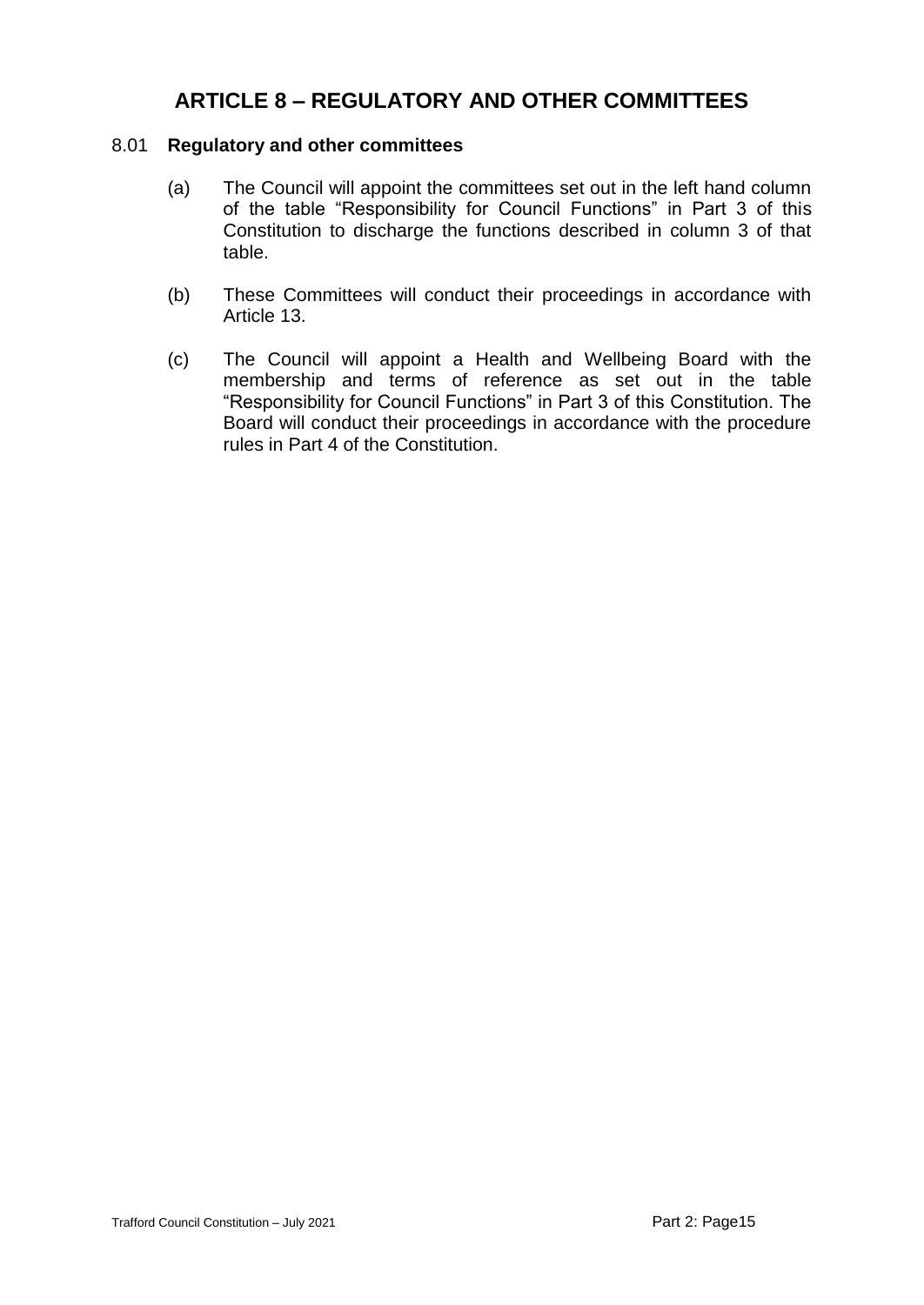# **ARTICLE 9 – THE STANDARDS COMMITTEE**

### 9.01 **Standards Committee**

The Council will appoint a Standards Committee as required under the provisions of the Localism Act 2011.

### 9.02 **Composition**

### (a) **Membership**

The Standards Committee will be composed of:

- Eleven councillors (other than the Chair of the Council and the Leader);
- three people who are not councillors or officers of the Council or any other body having a standards committee (Independent members);
- two members of a parish council wholly or mainly in the Council's area (Parish members).

### (b) **Independent members**

Independent members are not entitled to vote at meetings.

### (c) **Parish members**

A Parish member may be present when matters relating to those parish councils or their members are being considered.

Parish members are not entitled to vote at meetings.

### (d) **Chairing the Committee**

A member of the Executive may not chair the Committee.

### 9.03 **Role and Function**

The Standards Committee will have the following roles and functions:

- To promote and maintain high standards of conduct;
- To make recommendations to Council on the council's code of conduct and its register of interests;
- To determine by way of its Hearing Panel whether a breach of the code has occurred; if so, whether to take any action and, if so, what action to take,
- To determine appeals from the Monitoring Officer's decision on dispensations.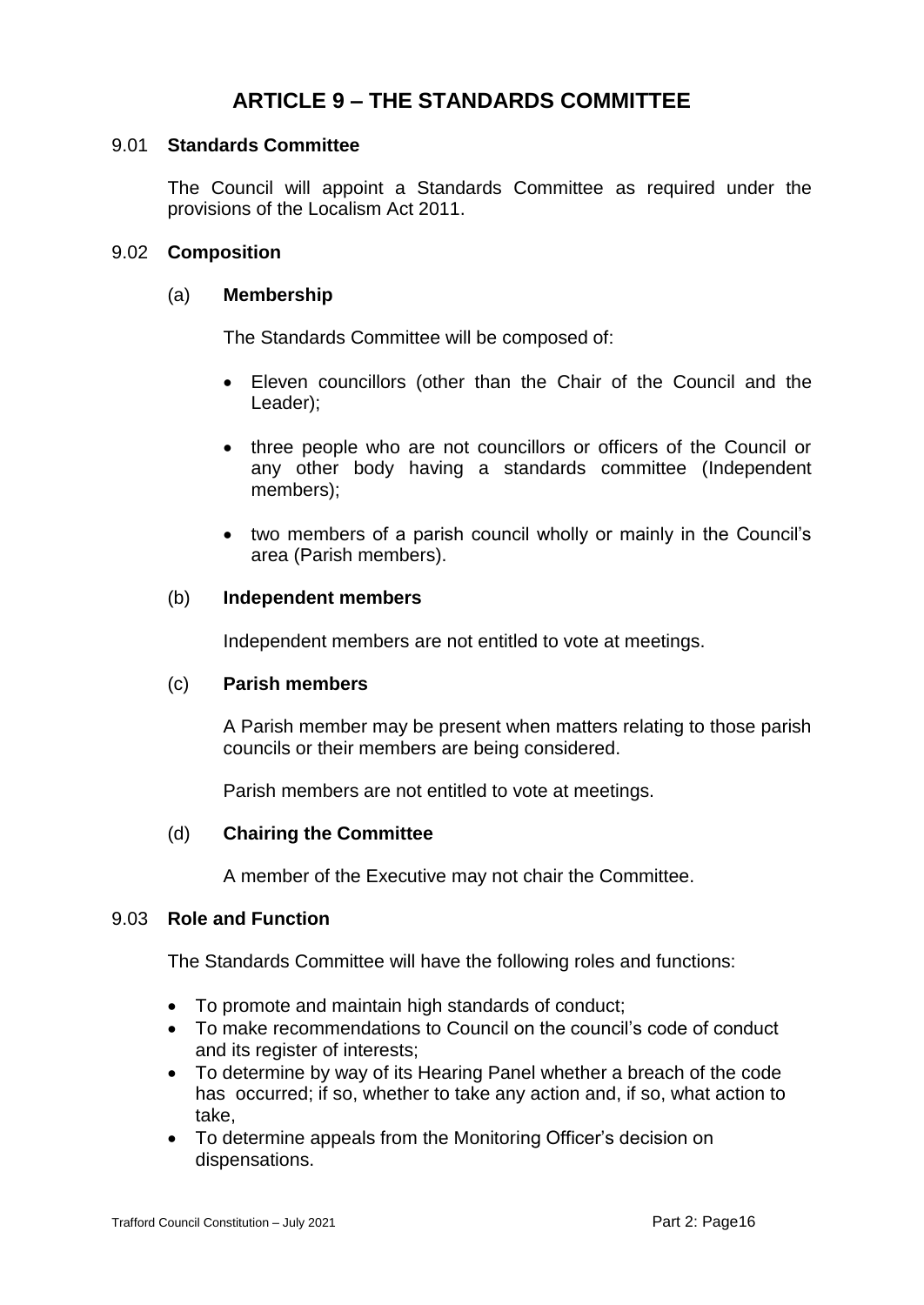To grant general dispensations and to determine requests for dispensations either referred from the monitoring officer or received from a member or co-opted member.

The Council has delegated to the Monitoring Officer the following:-

- Decisions on whether to investigate or reject or informally resolve a complaint and the power to arrange an investigation (having consulted with the Independent Person);
- Power to refer an investigation finding of breach to the Standards Committee for hearing (having consulted with the Independent Person);
- Power to determine requests for dispensation on grounds 1-3 below, subject to a member's right to appeal to the Standards Committee.

The grounds are:

- (1) So many members have disclosable personal interests (dpi's) that it would impede the transaction of the business;
- (2) Without the dispensation the strengths of political groups on the body would be so upset as to alter the likely outcome of any vote on the matter;
- (3) Without the dispensation, every member of the Executive would have a (dpi) prohibition from participating;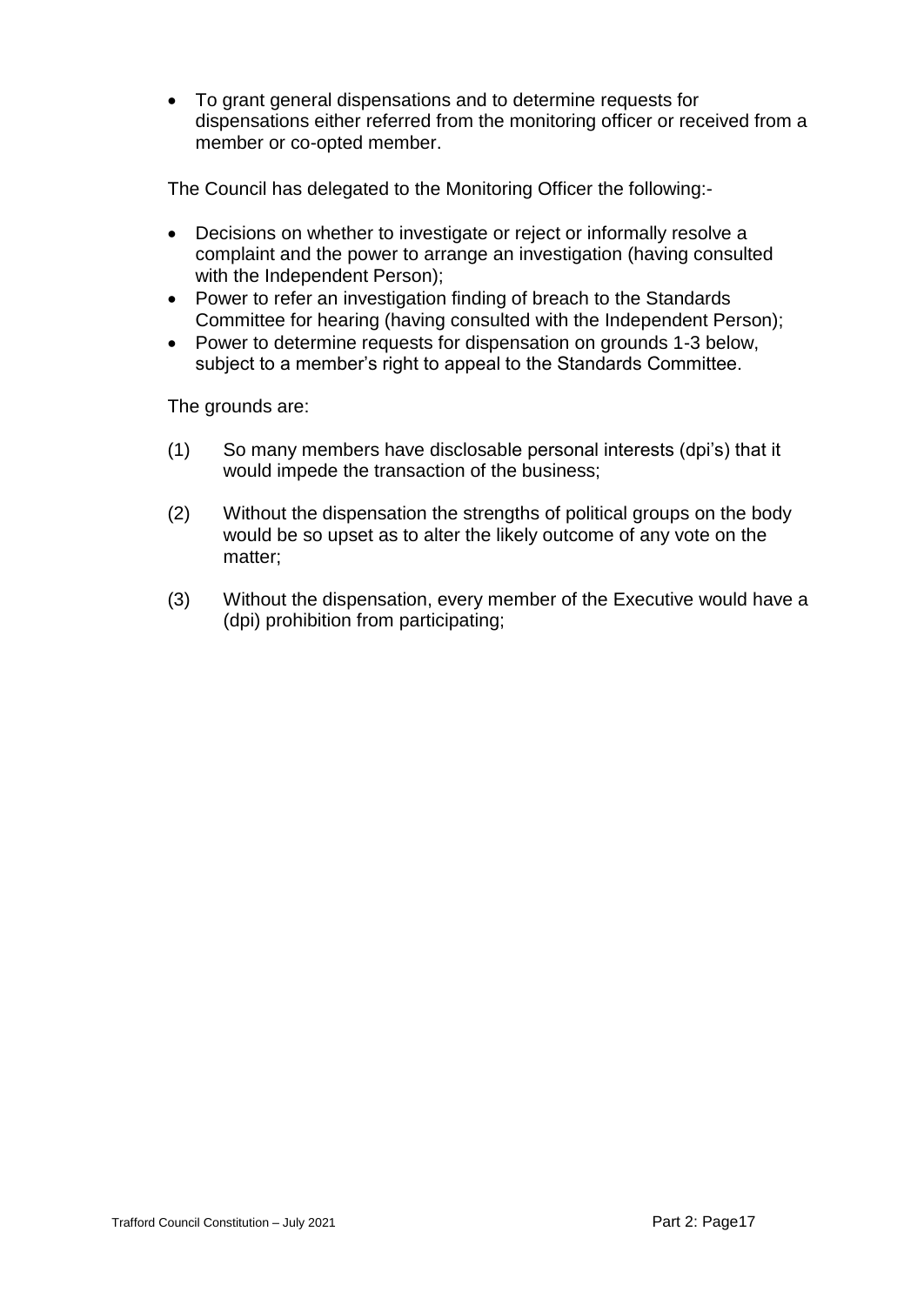# **ARTICLE 10 – NOT USED**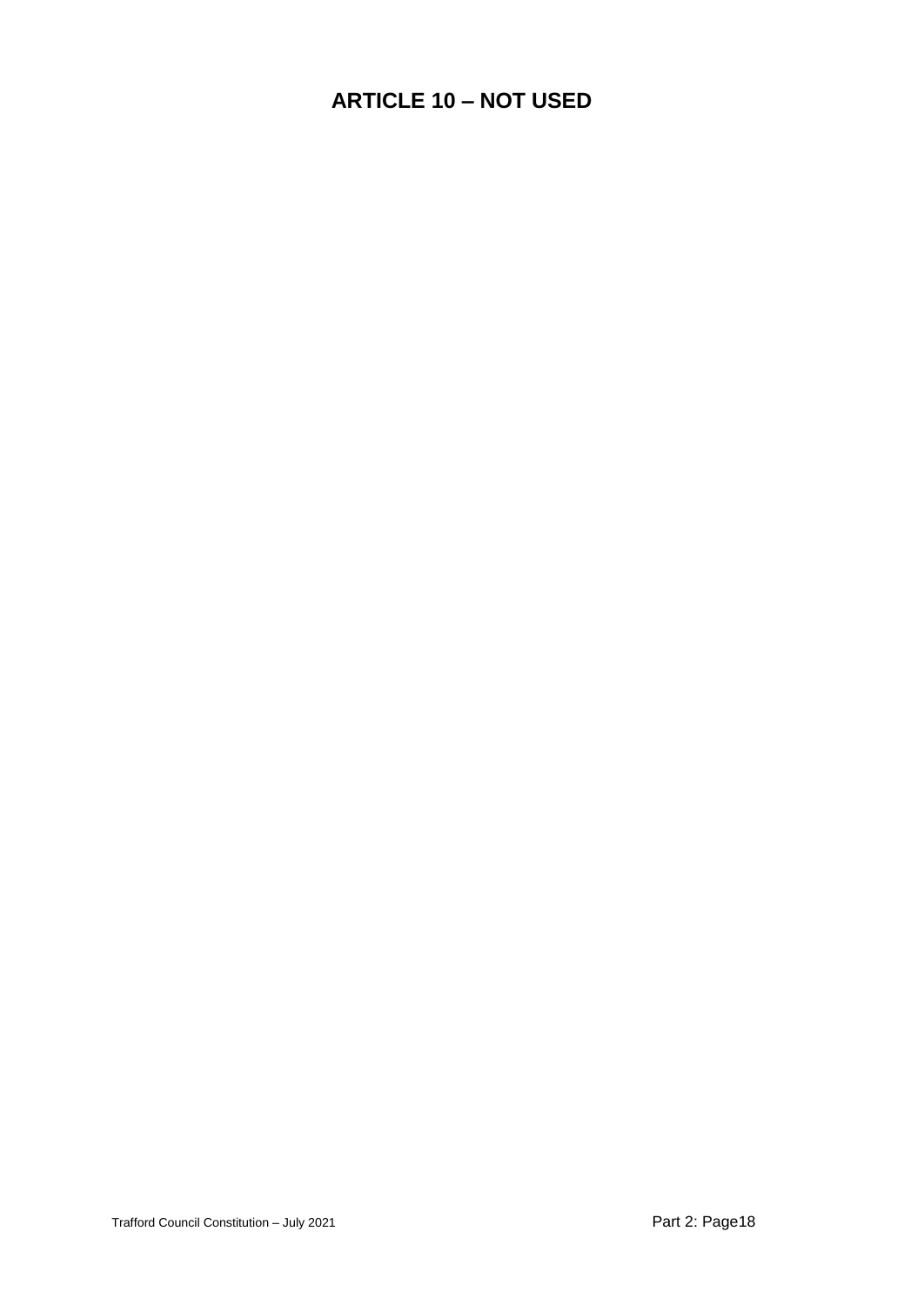# **ARTICLE 11 – JOINT ARRANGEMENTS**

### 11.01 **Arrangements to promote well being**

The Executive, in order to promote the economic, social or environmental well-being of its area, may:

- (a) enter into arrangements or agreements with any person or body;
- (b) co-operate with, or facilitate or co-ordinate the activities of, any person or body; and
- (c) exercise on behalf of that person or body any functions of that person or body.

### 11.02 **Joint arrangements**

- (a) The Council may make arrangements, as necessary, with one or more local authorities to carry out such functions as it considers appropriate. These arrangements may involve the appointment of a joint committee.
- (b) The Executive, as defined in Article 7, may make joint arrangements, as necessary, to carry out functions for which it is responsible. These arrangements may involve the appointment of a joint committee.

### 11.03 **Appointments to a Joint Committee**

- (a) Except as set out below, the Executive shall only appoint executive members to a joint committee and those members need not reflect the political composition of the local authority as a whole.
- (b) The Executive may appoint members to a joint committee from outside the Executive where –
- the joint Committee is discharging a function in relation to five or more authorities, or
- the function discharged is a function which is required by statute to be discharged by a joint Committee, or
- the joint Committee has functions for only part of the area of the authority, and that area is smaller than two-fifths of the authority by area or population. In such cases, the Executive may appoint to the joint committee any councillor who is a member for a ward which is wholly or partly contained within the area.

In these circumstances the political balance requirements do not apply to such appointments.

### 11.04 **Information on Joint Arrangements**

Details of any joint arrangements including any delegations to joint committees are set out in the Council's scheme of delegation.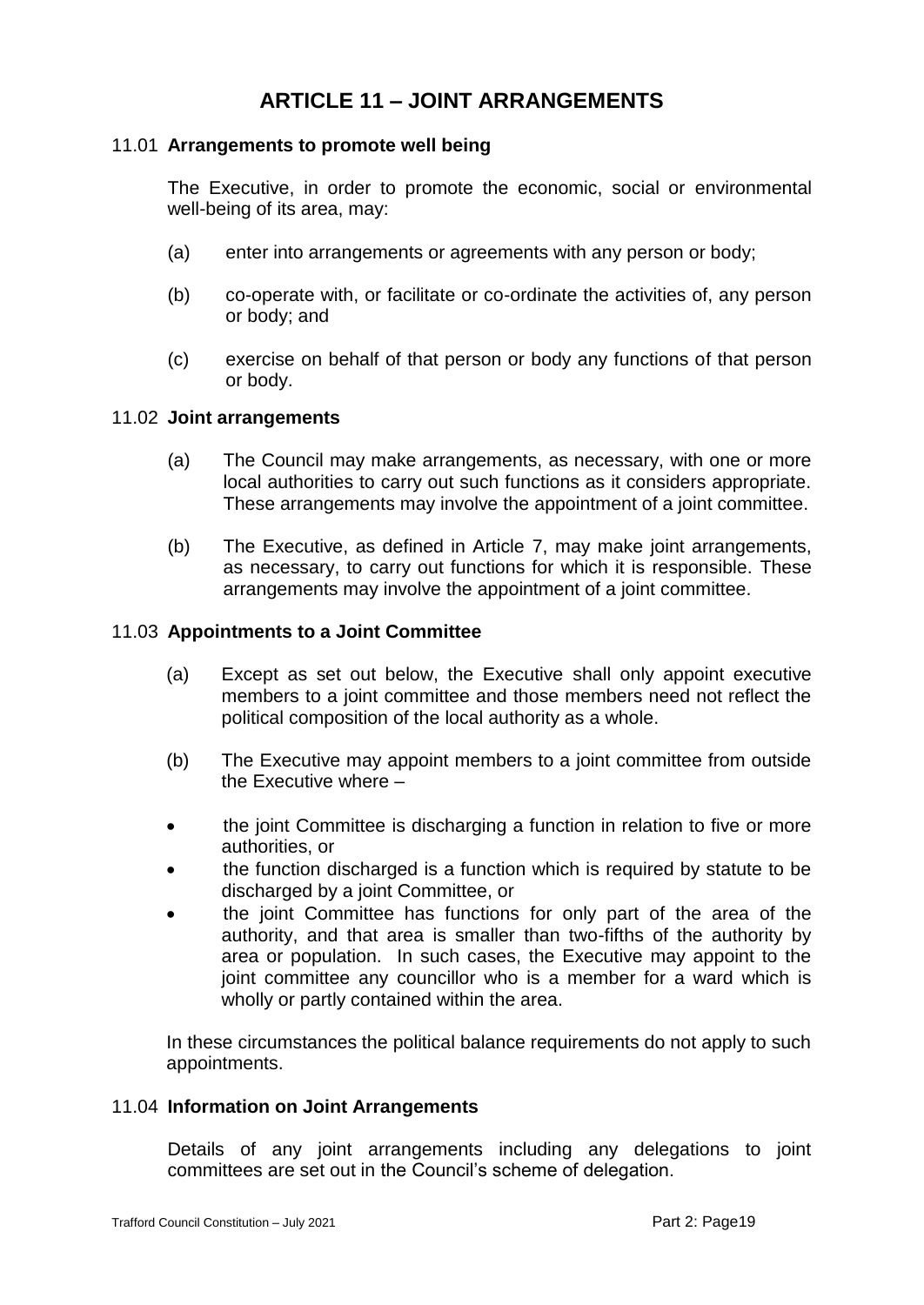### 11.05 **Access to information**

- (a) The Access to Information Rules in Part 4 of this Constitution apply.
- (b) If all the members of a joint committee are members of the Executive in each of the participating authorities then its access to information regime is the same as that applied to the Executive.
- (c) If the joint committee contains members who are not on the Executive of any participating authority then the access to information rules in Part VA of the Local Government Act 1972 will apply.

### 11.06 **Delegation to and from other local authorities**

- (a) The Council may delegate non-executive functions to another local authority or, in certain circumstances, the Executive of another local authority.
- (b) The Executive may delegate executive functions to another local authority or the Executive of another local authority in certain circumstances.
- (c) The decision whether or not to accept such a delegation from another local authority shall be reserved to the Council meeting.

### 11.07 **Contracting out**

Provided there is no delegation under 11.06 of the Council's discretionary decision making the Council (for non executive functions) and the Executive (for executive functions) may contract out to another body or organisation functions

- which may be exercised by an officer and which are subject to an order under Section 70 of the Deregulation and Contracting Out Act 1994, or
- under contracting arrangements where the contractor acts as the Council's agent under usual contacting principles.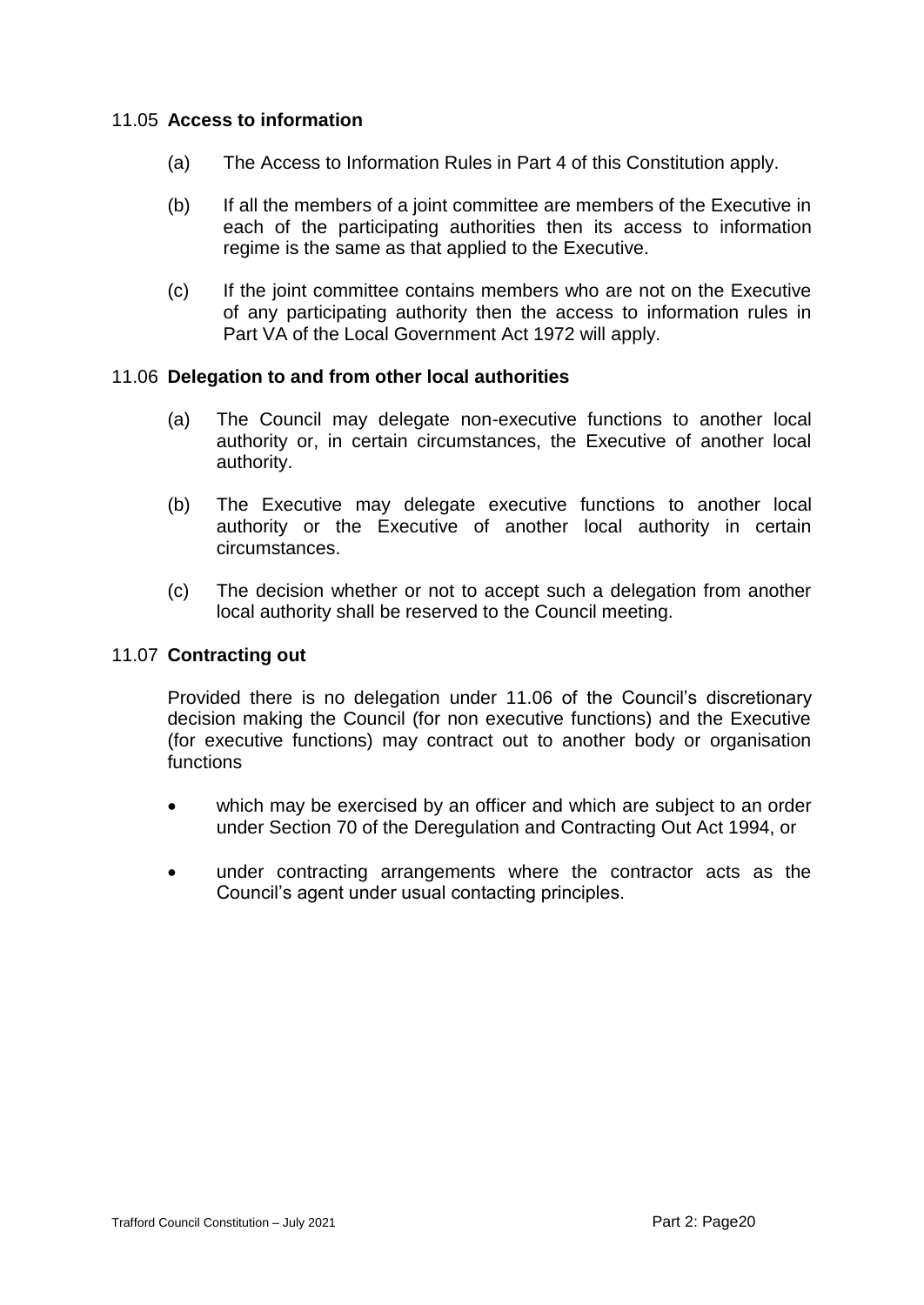# **ARTICLE 12 – OFFICERS**

### 12.01 **Management structure**

### (a) **General**

The full Council may engage such staff (referred to as officers) as it considers necessary to carry out its functions.

### (b) **Head of Paid Service, Monitoring Officer and Chief Finance Officer.**

Post **Designation** Chief Executive Head of Paid Service Corporate Director of Governance and Community **Strategy** Monitoring Officer Director of Finance and Systems | Chief Finance Officer (Section 151 Officer)

The Council will designate the following posts as shown:

Such posts will have the functions described in Article 12.02–12.04 below.

### (c) **Structure**

The Head of Paid Service will determine, publicise and amend the officer structure of the Council in accordance with Council and Joint Negotiating Committee (JNC) Conditions of Service and Council and national policies and procedures.

### 12.02 **Functions of the Head of Paid Service**

### (a) **Discharge of functions by the Council**

The Head of Paid Service will provide a regular report (at least annually) to Employment Committee and/or to Council on the manner in which the discharge of the Council's functions is coordinated, the number and grade of officers required for the discharge of functions and the organisation of officers.

### (b) **Restrictions on functions**

The Head of Paid Service may hold the post of Chief Finance Officer if a qualified accountant, but may not be the Monitoring Officer.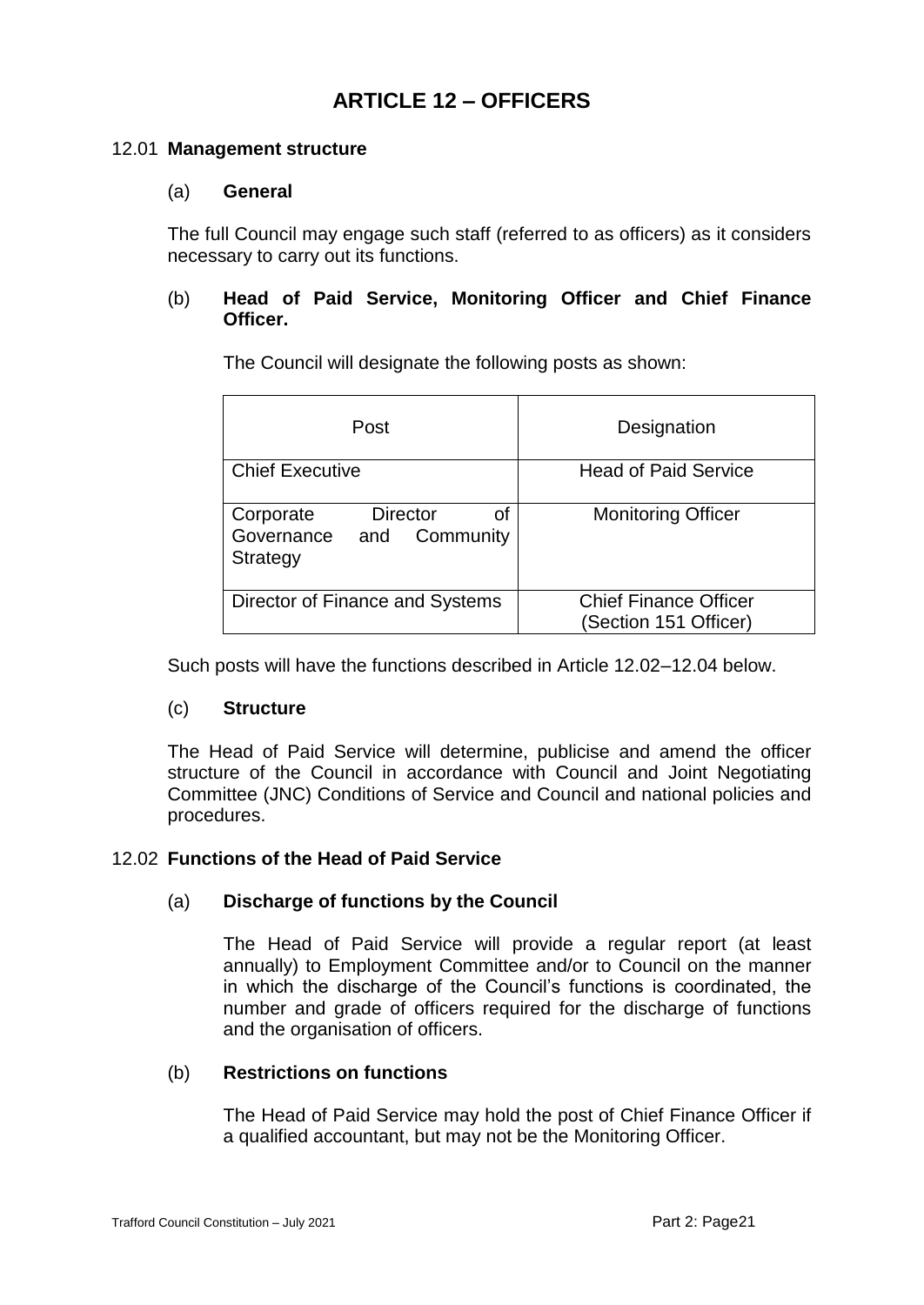- (c) The core role of the Chief Executive is:
	- to have overall corporate management and operational responsibility (including overall management responsibility for all officers);
	- to provide professional advice to all parties in the decision making process (the Executive, overview and scrutiny, full council and other committees);
	- together with the Monitoring Officer to be responsible for a system of record keeping for all the authority's decisions; and
	- to represent the authority on partnership and external bodies (as required by statute or the Authority). The Chief Executive may delegate this function where necessary and appropriate.

### 12.03 **Functions of the Monitoring Officer**

The Monitoring Officer will:-

- (a) maintain an up-to-date version of the Constitution and will ensure that it is widely available for consultation by members, staff and the public.
- (b) after consulting with the Head of Paid Service and Chief Finance Officer, report to the full Council, or to the Executive in relation to an executive function, if (s)he considers that any proposal, decision or omission would give rise to unlawfulness or if any decision or omission has given rise to maladministration. Such a report will have the effect of stopping the proposal or decision being implemented until the report has been considered.
- (c) contribute to the promotion and maintenance of high standards of conduct through provision of support to the Standards Committee.
- (d) conduct investigations into complaints and make reports or recommendations in respect of them to the Standards Committee.
- (e) ensure that executive decisions, together with the reasons for those decisions and relevant officer reports and background papers are made publicly available as soon as possible.
- (f) advise whether decisions of the Executive are in accordance with the budget and policy framework.
- (g) provide advice to all councillors on the scope of powers and authority to take decisions, maladministration, financial impropriety, probity and budget and policy framework issues.

The Monitoring Officer cannot be the Chief Finance Officer or the Head of Paid Service.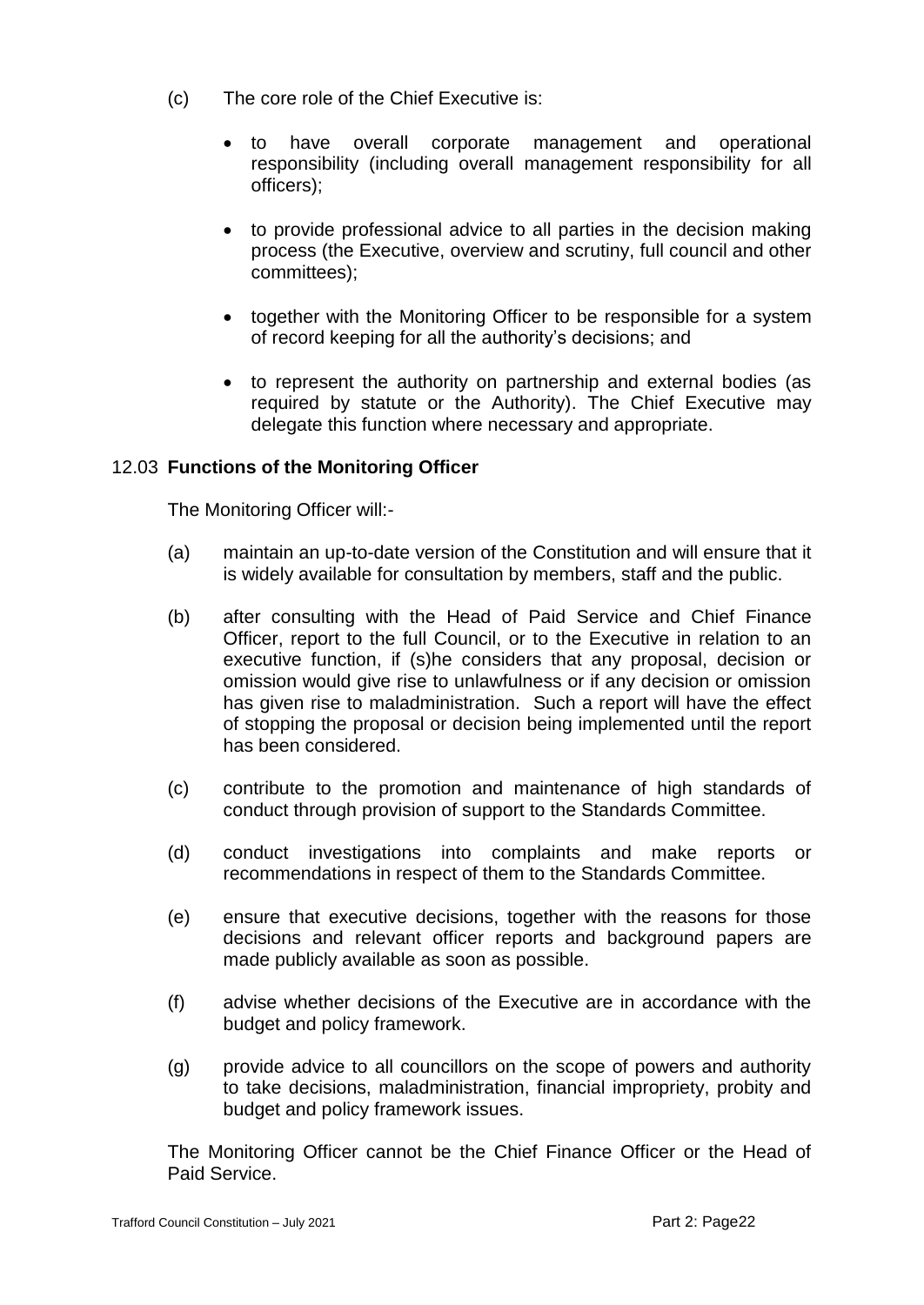### 12.04 **Functions of the Chief Finance Officer**

The Chief Finance Officer will

- (a) after consulting with the Head of Paid Service and the Monitoring Officer, report to the full Council or to the Executive in relation to an executive function and the Council's external auditor if (s)he considers that any proposal, decision or course of action will involve incurring unlawful expenditure, or is unlawful and is likely to cause a loss or deficiency or if the Council is about to enter an item of account unlawfully.
- (b) have responsibility for the administration of the financial affairs of the Council.
- (c) contribute to the corporate management of the Council, in particular through the provision of professional financial advice.
- (d) provide advice to all councillors on the scope of powers and authority to take decisions, maladministration, financial impropriety, probity and budget and policy framework issues and will support and advise councillors and officers in their respective roles.
- (e) provide financial information to the media, members of the public and the community.

### 12.05 **Duty to provide sufficient resources to the Monitoring Officer and Chief Finance Officer**

The Council will provide the Monitoring Officer and Chief Finance Officer with such officers, accommodation and other resources as are in their opinion sufficient to allow their duties to be performed.

### 12.06 **Conduct**

Officers will comply with the Officers' Code of Conduct and the Protocol on Officer/Member Relations set out in Part 5 of this Constitution.

### 12.07 **Employment**

The recruitment, selection and dismissal of officers will comply with the Officer Employment Rules set out in Part 4 of this Constitution.

### 12.08 **Conflicts of Interest**

(a) If, having regard to the particular circumstances it appears that the Monitoring Officer has a clear and substantial conflict of interest, any reference to the Monitoring Officer in any guidance, protocol or procedure approved by the Council dealing with standards and conduct shall be substituted by reference to the Chief Finance Officer.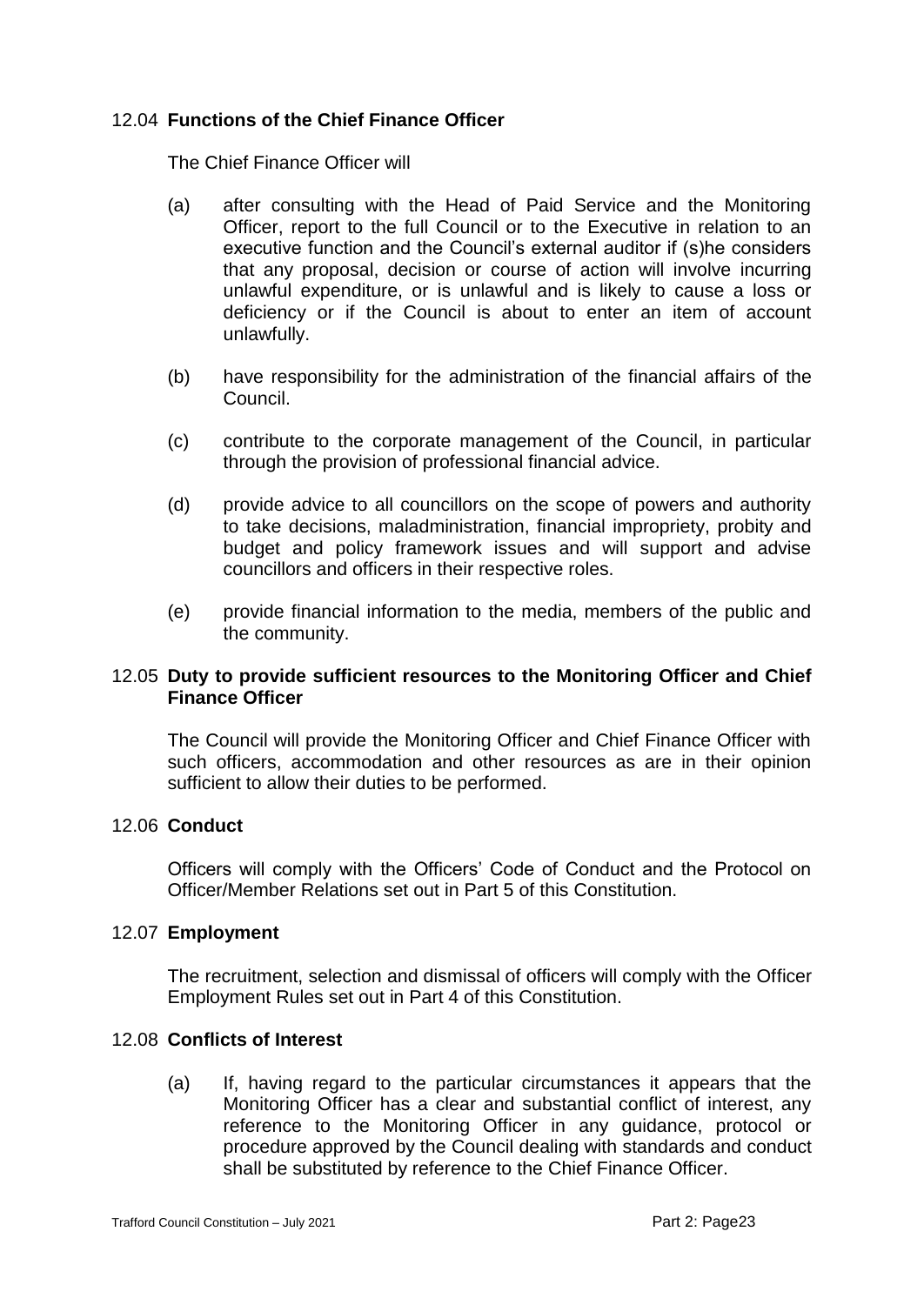- (b) If, having regard to the particular circumstances it appears that the Chief Finance Officer has a clear and substantial conflict of interest, any reference to the Chief Finance Officer in any guidance, protocol or procedure approved by the Council dealing with standards and conduct shall be substituted by reference to the Monitoring Officer.
- (c) If, having regard to the particular circumstances it appears that the Chief Executive has a clear and substantial conflict of interest, any reference to the Chief Executive in any guidance, protocol or procedure approved by the Council dealing with standards and conduct shall be substituted by reference to the Monitoring Officer.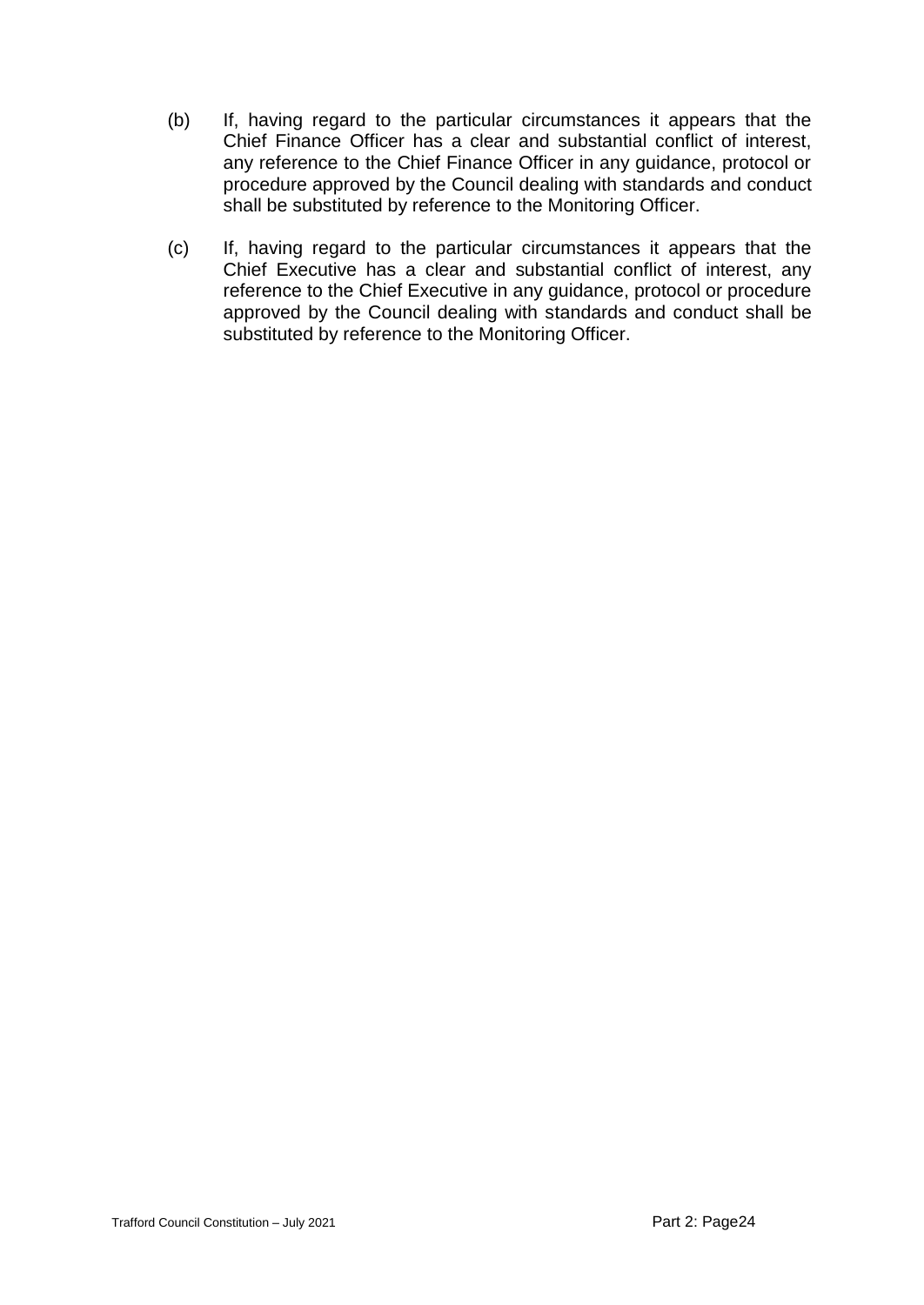# **ARTICLE 13 – DECISION MAKING**

### 13.01 **Responsibility for decision making**

The Council will issue and keep up to date a record of what part of the Council or which individual has responsibility for particular types of decisions or decisions relating to particular areas or functions. This record is set out in Part 3 of this Constitution.

### 13.02 **Principles of decision making**

All decisions of the Council will be made in accordance with the following principles:

- (a) Proportionality (meaning the action must be proportionate to the results to be achieved)
- (b) Due consultation (including the taking of relevant professional advice)
- (c) Respect for human rights
- (d) The public sector equality duty and general equality duties.
- (e) Presumption in favour of openness
- (f) Clarity of aims and desired outcomes
- (g) Due consideration to be given to alternative options
- (h) Reasons for the decisions to be given provided there is no breach of confidentiality

### 13.03 **Types of decision**

### (a) **Decisions reserved to full Council**

Decisions relating to the functions listed in Article 4.02 will be made by the full Council and not delegated.

### (b) **Key decisions**

- (i) An executive decision taken by the Executive, an Executive Member or an officer will be a Key Decision if it comes within one or more of the following categories:
	- i) It is likely to result in the Council incurring expenditure or making of savings which are significant having regard to the Council's budget for the service or function to which the decision relates; or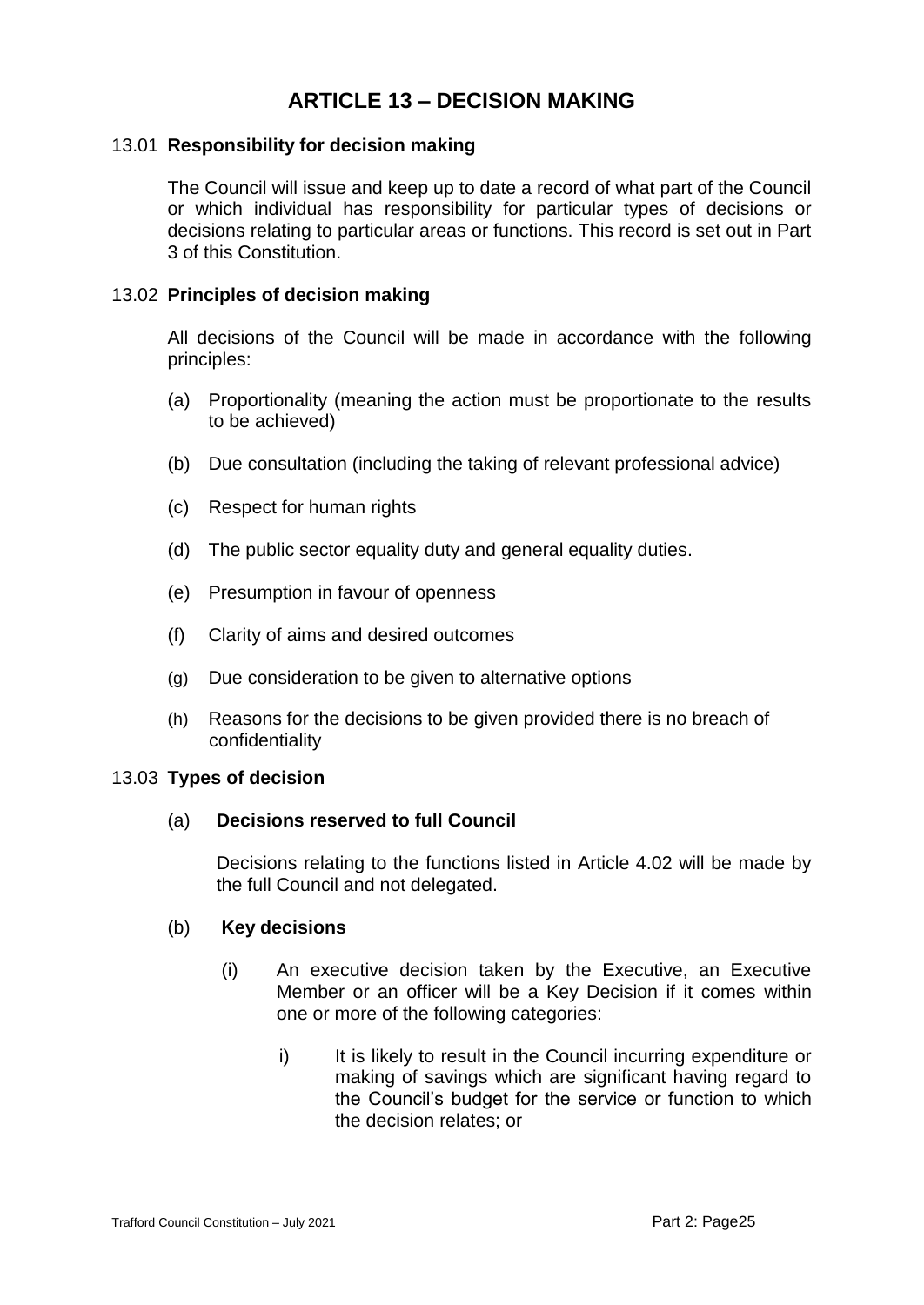- ii) to be significant in terms of its effects on communities living or working in 2 or more Trafford wards.
- iii) It forms part of the development of, or the development of a change to, the Policy Framework or Budget.
- iv) It involves securing approval in principle to the acquisition or disposal of land or property the value of which is estimated to exceed £500,000.
- v) It involves securing approval in principle to the taking of, or the granting, renewal, assignment, transfer, surrender, taking of surrenders, review, variation or termination of any leases, licenses, easements or wayleaves, at considerations in excess of £250,000 per annum or a premium of £500,000
- vi) Its consequences are likely to result in compulsory redundancies or major changes to the terms and conditions of employment of a significant number of Council employees.
- (ii) A decision taker may only make a key decision in accordance with the requirements of the Executive Procedure Rules set out in Part 4 of this Constitution.

### 13.04 **Decision making by the full Council**

Subject to Article 13.08, the Council meeting will follow the Council Procedures Rules set out in Part 4 of this Constitution when considering any matter

### 13.05 **Decision making by the Executive**

Subject to Article 13.08, the Executive will follow the Executive Procedures Rules set out in Part 4 of this Constitution when considering any matter.

### 13.06 **Decision making by overview and scrutiny committees**

Overview and scrutiny committees will follow the Overview and Scrutiny Procedures Rules set out in Part 4 of this Constitution when considering any matter.

### 13.07 **Decision making by other committees and sub-committees established by the Council**

Subject to Article 13.08, other Council committees and sub-committees will follow those parts of the Council Procedures Rules set out in Part 4 of this Constitution as apply to them.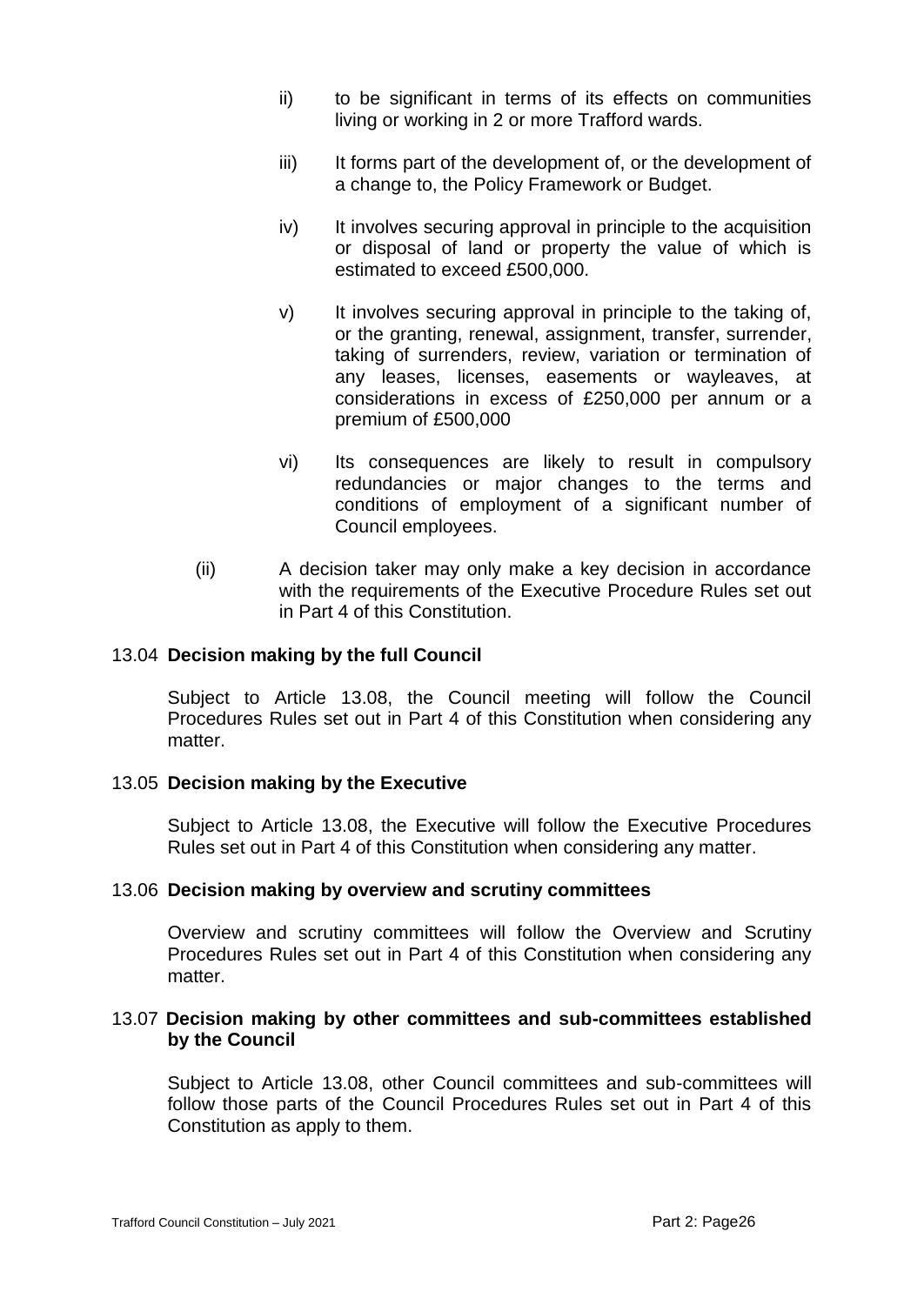### 13.08 **Decision making by Council bodies acting as tribunals**

The Council, a councillor or an officer acting as a tribunal or in a quasi judicial manner or determining/considering (other than for the purposes of giving advice) the civil rights and obligations or the criminal responsibility of any person will follow a proper procedure which accords with the principles of natural justice and the right to a fair trial contained in Article 6 of the European Convention on Human Rights.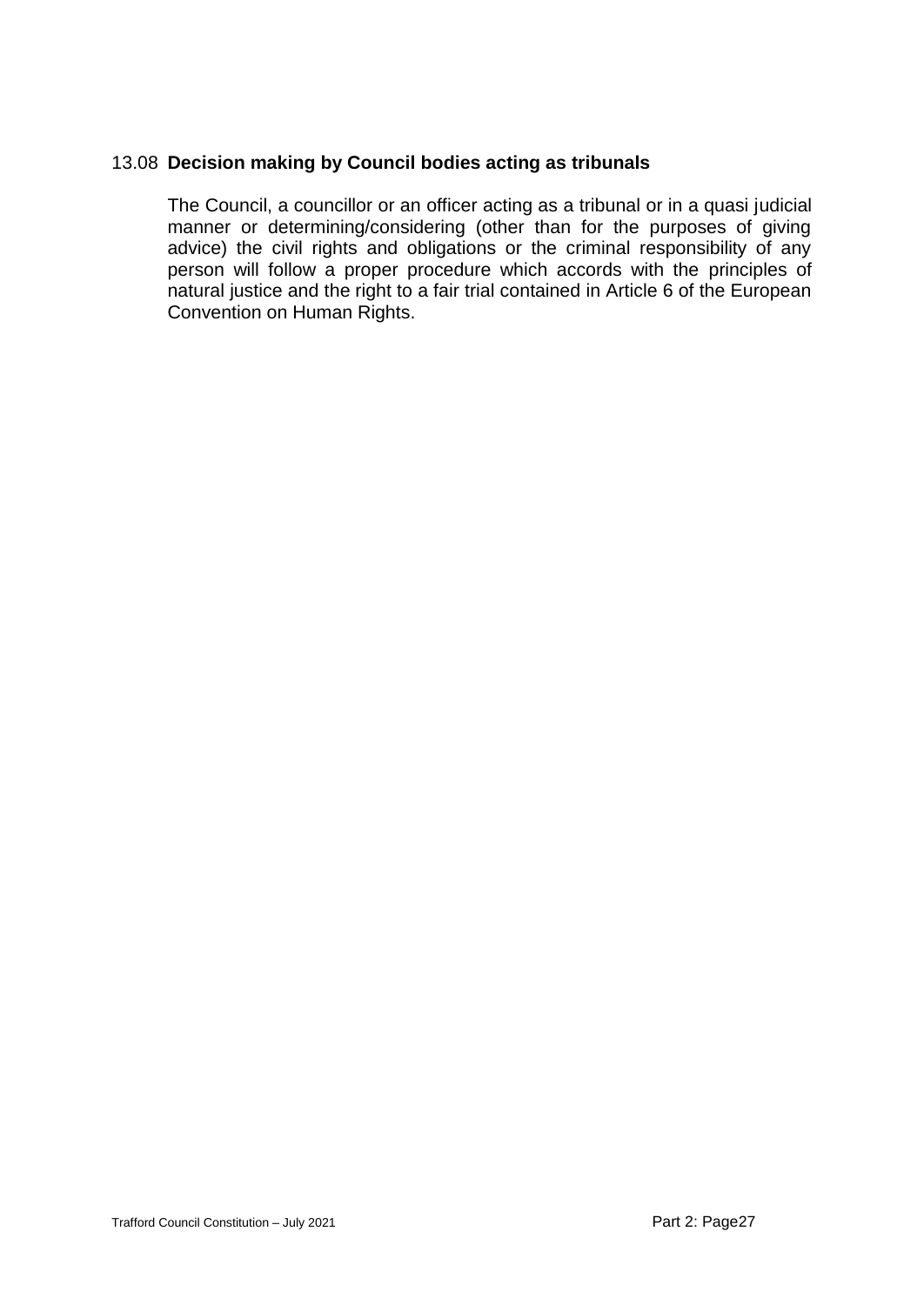## **ARTICLE 14 – FINANCE, CONTRACTS AND LEGAL MATTERS**

### 14.01 **Financial management**

The management of the Council's financial affairs will be conducted in accordance with the Financial Procedure Rules set out in Part 4 of this Constitution.

### 14.02 **Contracts**

Every contract made by the Council will comply with the Contracts Procedure Rules set out in Part 4 of this Constitution.

### 14.03 **Legal proceedings**

The Corporate Director of Governance and Community Strategy is authorised to institute, defend or participate in any legal proceedings in any case where such action is necessary to give effect to decisions of the Council or in any case where the Corporate Director of Governance and Community Strategy considers that such action is necessary to protect the Council's interests.

### 14.04 **Authentication of documents**

Where any document is necessary to any legal procedure or proceedings on behalf of the Council, it will be signed by the Corporate Director of Governance and Community Strategy or other person authorised by him/her, unless any enactment otherwise authorises or requires, or the Council has given requisite authority to some other person.

Contracts for the supply of goods, materials and services or for the execution of works which exceed £50,000 in value shall be entered into formally in writing and signed by at least two officers of the Council.

Every such contract which exceeds £250,000 in value shall be entered into formally in writing and shall as considered appropriate by the Corporate Director of Governance and Community Strategy either be under the common seal of the Council and attested by the Corporate Director of Governance and Community Strategy or by an officer nominated by him/her, or shall be signed by two officers nominated by the Corporate Director of Governance and Community Strategy (which may include the Corporate Director of Governance and Community Strategy).

### 14.05 **Common Seal of the Council**

The Common Seal of the Council will be kept in a safe place in the custody of the Corporate Director of Governance and Community Strategy. A decision of the Council, or of any part of it, will be sufficient authority for sealing any document necessary to give effect to the decision. The Common Seal will be affixed to those documents which in the opinion of the Corporate Director of Governance and Community Strategy should be sealed. The affixing of the Common Seal will be attested by the Corporate Director of Governance and Community Strategy or some other person authorised by him/her.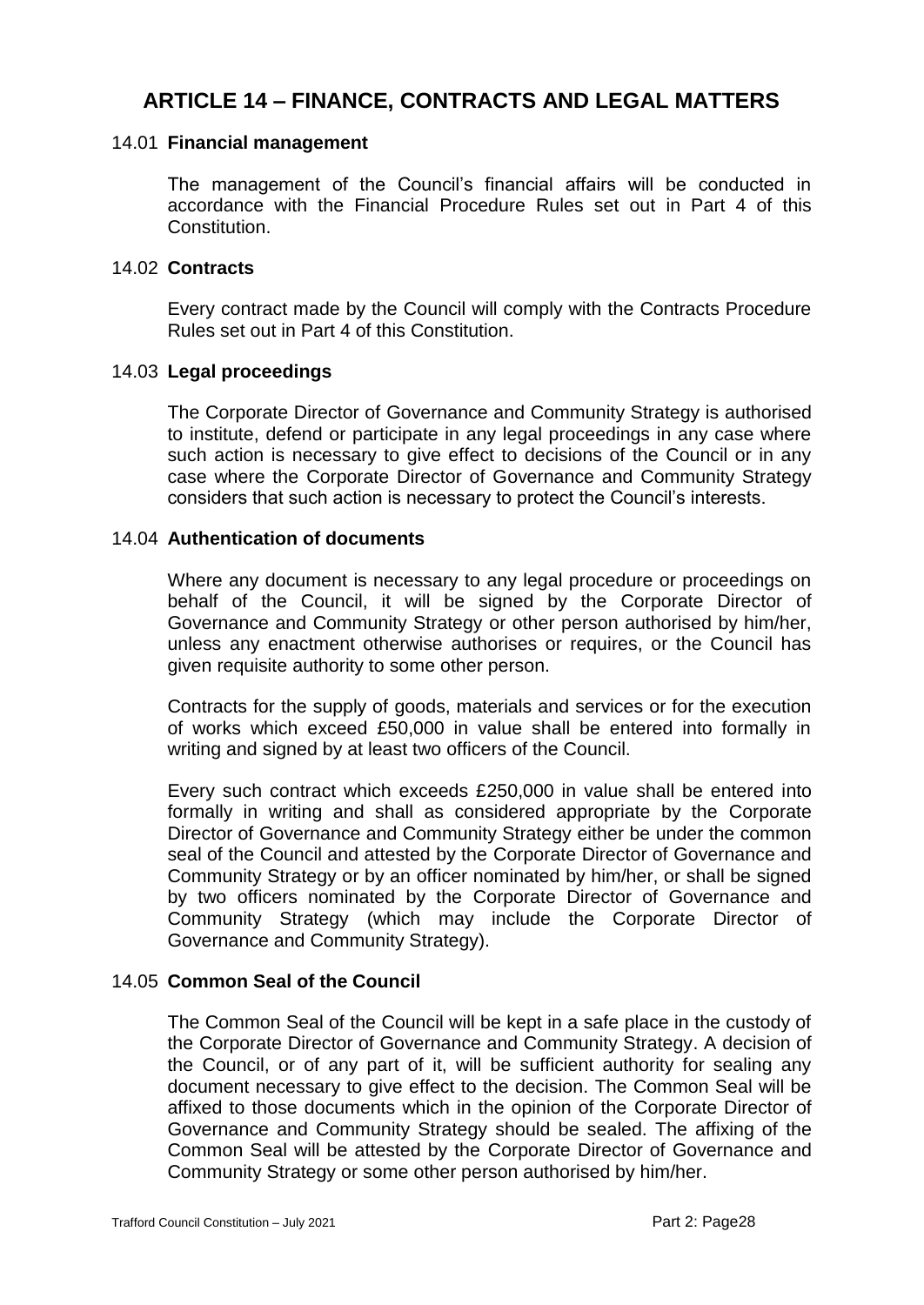# **ARTICLE 15 – REVIEW AND REVISION OF THE CONSTITUTION**

### 15.01 **Duty to monitor and review the constitution**

The Monitoring Officer will monitor and review the operation of the Constitution to ensure that the aims and principles of the Constitution are given full effect.

### **Protocol for Monitoring and Review of Constitution by the Monitoring Officer**

A key role for the Monitoring Officer is to be aware of the strengths and weaknesses of the Constitution adopted by the Council, and to make recommendations for ways in which it could be amended in order better to achieve the purposes set out in Article 1. In undertaking this task the Monitoring Officer may:

- 1. observe meetings of different parts of the member and officer structure;
- 2. examine the audit trail relating to a sample of decisions;
- 3. record and analyse issues raised with him/her by members, officers, the public and other relevant stakeholders; and
- 4. compare practices in this authority with those in other comparable authorities, or national examples of best practice.
- 5. Take such other action as (s)he considers appropriate.

Before making any recommendations or suggesting significant amendments to the Constitution the Monitoring Officer will consult the Standards Committee, the Scrutiny Committee and the Executive.

### 15.02 **Changes to the Constitution**

### (a) **Approval**

Changes to the Constitution will only be approved by the full Council after consideration of the proposals by the Monitoring Officer.

### (b) **Change from a leader and cabinet form of executive to Mayoral arrangements, or vice versa**

The Council must take reasonable steps to consult with local electors and other interested persons in the area when drawing up proposals and must hold a binding referendum.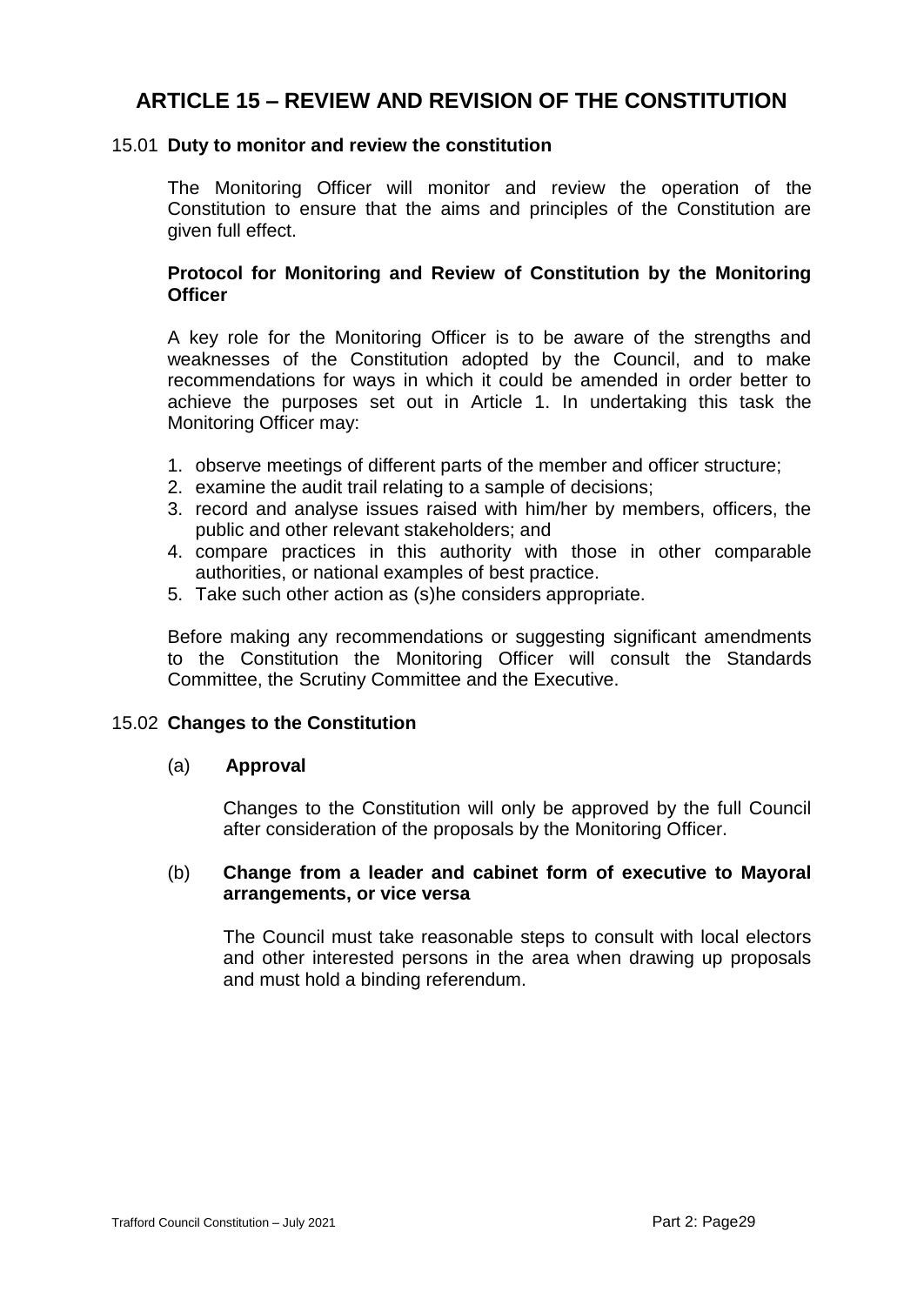## **ARTICLE 16 – SUSPENSION, INTERPRETATION AND PUBLICATION OF THE CONSTITUTION**

### 16.01 **Suspension of the Constitution**

- (a) The Articles of this Constitution may not be suspended.
- (b) Any suspension of any of the Rules set out in this Constitution must be in accordance with the procedures set out in those Rules.

#### 16.02 **Interpretation**

*.*

The ruling of the Chair of the Council as to the construction or application of this Constitution or as to any proceedings of the Council shall not be challenged at any meeting of the Council. Such interpretation will have regard to the purposes of this Constitution contained in Article 1.

### 16.03 **Publication**

- (a) The Head of Paid Service will provide access to an electronic copy of this Constitution to each member of the authority upon delivery to him/her of that individual's declaration of acceptance of office on the member first being elected to the Council.
- (b) The Monitoring Officer will ensure that copies are available on the Council's website and available for inspection at Council offices and other appropriate locations, and can be purchased by members of the local press and the public on payment of a reasonable fee.
- (c) The Monitoring Officer will ensure that the summary of the Constitution is made widely available via the Council's website and is updated as necessary.